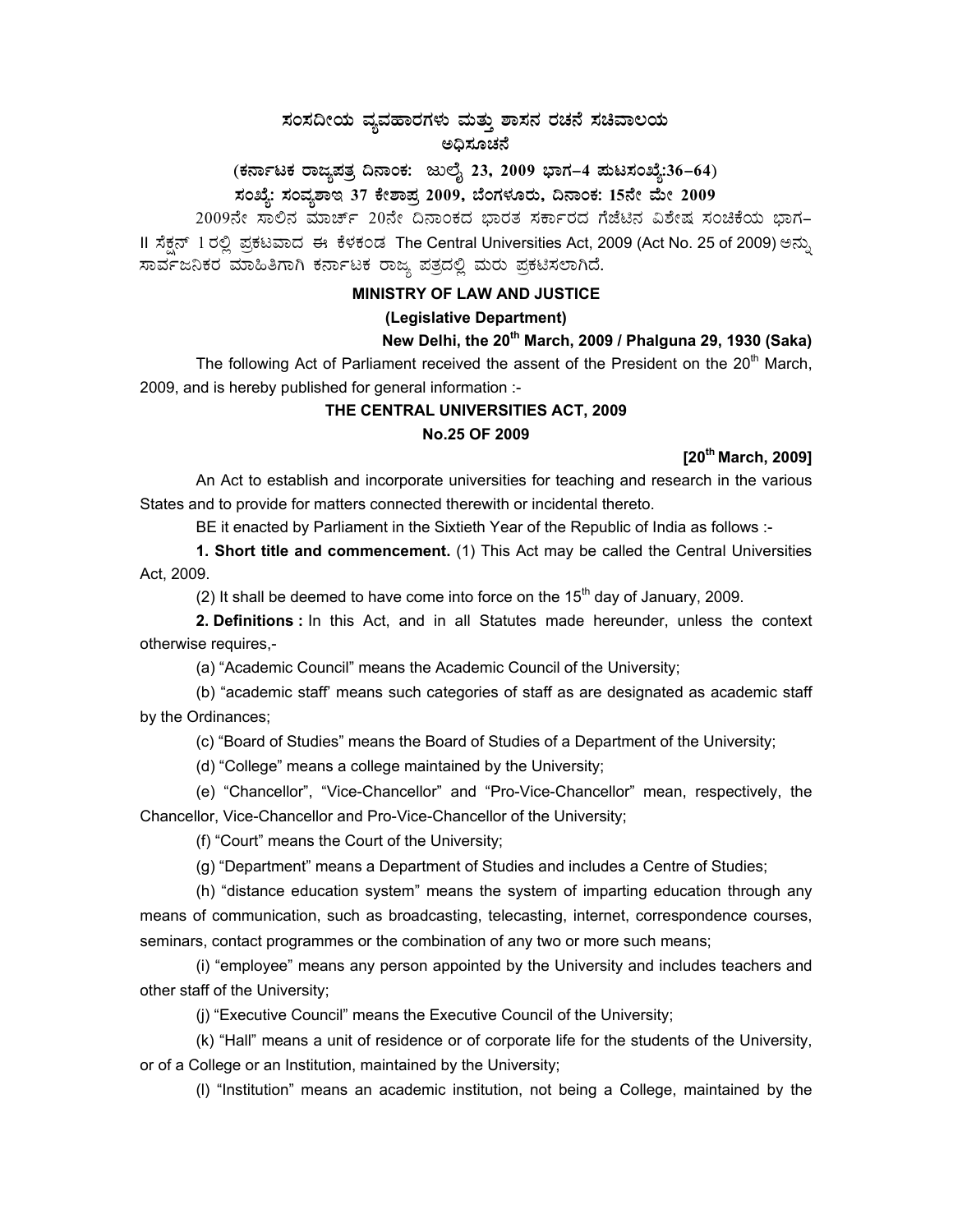University;

(m) "Principal" means the Head of a College or an Institution maintained by the University and includes, where there is no Principal, the person for the time being duly appointed to act as Principal, and in the absence of the Principal, or the acting Principal, a Vice-Principal duly appointed as such; (n) "Regulations" means the Regulations made by any authority of the University under this Act for the time being in force;

(o) "School" means a School of Studies of the University;

(p) "Statutes" and "Ordinances" mean, respectively, the Statutes and the Ordinances of the University for the time being in force;

(q) "teachers of the University" means Professors, Associate Professors, Assistant Professors and such other persons as may be appointed for imparting instruction or conducting research in the University or in any College or Institution maintained by the University and are designated as teachers by the Ordinances; and

(r) "University" means a University established and incorporated as a University under this Act.

 **3. Establishment of Universities.** (1) The Guru Ghasidas Vishwavidyalaya in the State of Chhattisgarh and Doctor Harisingh Gour Vishwavidyalaya in the State of Madhya Pradesh, established under the Madhya Pradesh VishwavidyalayaAdhiniyam, 1973, (Madhya Pradesh Act 22 of 1973) and Hemvati Nandan Bahuguna Garhwal University in the State of Uttarakhand, established under the Uttar Pradesh State Universities Act, 1973, (President's Act 10 of 1973) shall be established as bodies corporate under this Act by the same names of "Guru Ghasidas Vishwavidyalaya", "Doctor Harisingh Gour Vishwavidyalaya" and "Hemvati Nandan Bahuguna Garhwal University", respectively.

(2) The headquarters of Guru Ghasidas Vishwavidyalaya, Doctor Harisingh Gour Vishwavidyalaya and Hemvati Nandan Bahuguna Garhwal University shall be at Bilaspur, Sagar and Srinagar, respectively.

(3) The jurisdiction of Guru Ghasidas Vishwavidyalaya, Doctor Harisingh Gour Vishwavidyalaya and Hemvati Nandan Bahuguna Garhwal University, shall extend to the Bitaspur, Raigarh and Surguja districts of the State of Chhattisgarh, the Sagar, Tikamgarh, Chhatarpur, Panna, Chhindwara and Damoh districts of the State of Madhya Pradesh, and the Chamoli, Dehradun, Garhwal, Hardwar, Rudraprayag, Tehri Garhwal and Uttarkashi districts of the State of Uttarakhand,respectively.

(4) There shall be established, the Universities in the various States as bodies corporate, by such names and territorial jurisdiction, as specified in the First Schedule to this Act.

(5) The headquarters of each of the Universities, referred to in sub-section (4), shall be such as may be specified by the Central Government by notification in the Official Gazette.

(6) The first Chancellor, the first Vice-Chancellor and the first members of the Court, the Executive Council and the Academic Council of each University, and all persons who may hereafter become such officers or members, so long as they continue to hold such office or membership, are hereby constituted a body corporate by the name of the University.

(7) The University shall have perpetual succession and a common seal, and shall sue and be sued by the said name.

 **4. Effect of establishment of Universities.** On and from the date of commencement of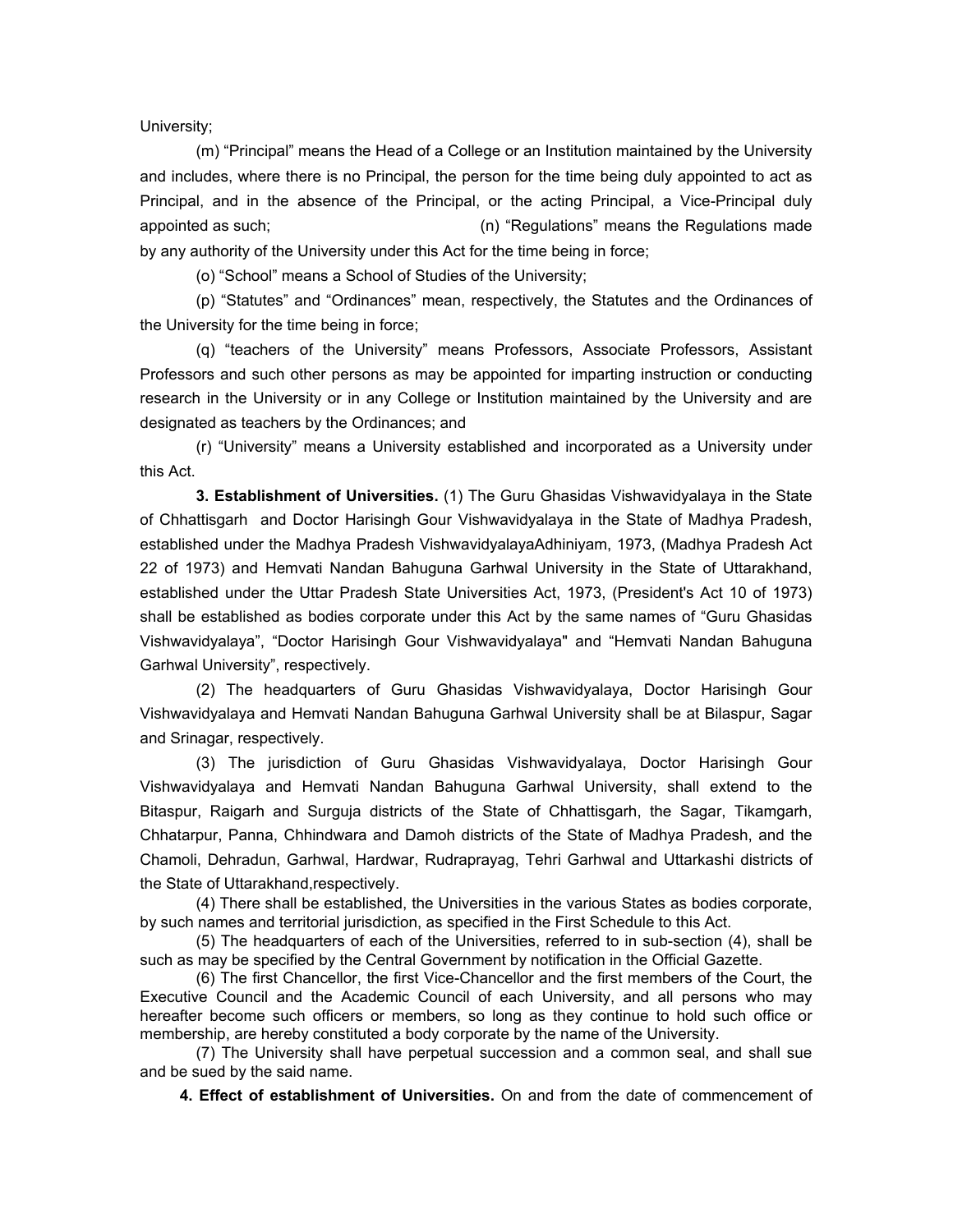this Act,

(a) any reference to Guru Ghasidas Vishwavidyalaya, Doctor Harisingh Gour Vishwavidyalaya or Hemvati Nandan Bahuguna Garhwal University, in any contract or other instrument shall be deemed as a reference to Guru Ghasidas Vishwavidyalaya, Doctor Harisingh Gour Vishwavidyalaya, and Hemvati Nandan Bahuguna Garhwal University, respectively, established under this Act;

(b) all properties, movable and immovable, of or belonging to Guru Ghasidas Vishwavidyalaya, Doctor Harisingh Gour Vishwavidyalaya and Hemvati Nandan Bahuguna Garhwal University, shall vest in Guru Ghasidas Vishwavidyalaya, Doctor Harisingh Gour Vishwavidyalaya or Hemvati Nandan Bahuguna Garhwal University, as the case may be, established under this Act;

(c) all rights and liabilities of Guru Ghasidas Vishwavidyalaya, Doctor Harisingh Gour Vishwavidyalaya and Hemvati Nandan Bahuguna Garhwal University, shall be transferred to, and be the rights and liabilities of, Guru Ghasidas Vishwavidyalaya, Doctor Harisingh Gour Vishwavidyalaya and Hemvati Nandan Bahuguna Garhwal University, respectively, established under this Act;

(d) every person employed by Guru Ghasidas Vishwavidyalaya, Doctor Harisingh Gour Vishwavidyalaya and Hemvati Nandan Bahuguna Garhwal University; immediately before the commencement of this Act shall hold his office or service in Guru Ghasidas Vishwavidyalaya, Doctor Harisingh Gour Vishwavidyalaya and Hemvati Nandan Bahuguna Garhwal University, respectively, established under this Act by the same tenure, at the same remuneration and upon the same terms and conditions and with the same rights and privileges as to pension, leave, gratuity, provident fund and other matters as he would have held the same if this Act had not been enacted and shall continue to do so unless and until his employment is terminated or until such tenure, remuneration and terms and conditions are duly altered by the Statutes:

Provided that if the alteration so made is not acceptable to such employee, his employment may be terminated by the University in accordance with the terms of the contract with the employee or, if no provision is made therein in this behalf, on payment, to him by the University, of compensation equivalent to three months' remuneration in case of permanent employees and one month's remuneration in the case of other employees:

Provided further that every person employed before the commencement of this Act, pending the execution of a contract under section 33, shall be deemed to have been appointed in accordance with the provisions of a contract consistent with the provisions of this Act and the Statutes:

Provided also that any reference, by whatever form of words, to the ViceChancellor and Pro-Vice-Chancellor of Guru Ghasidas Vishwavidyalaya, Doctor Harisingh Gour Vishwavidyalaya or Hemvati Nandan Bahuguna Garhwal University, in any law for the time being in force, or in any instrument or other document, shall be construed as a reference to the Vice-Chancellor and the Pro-Vice-Chancellor of Guru Ghasidas Vishwavidyalaya, Doctor Harisingh Gour Vishwavidyalaya or Hemvati Nandan Bahuguna Garhwal University, as the case may be, established under this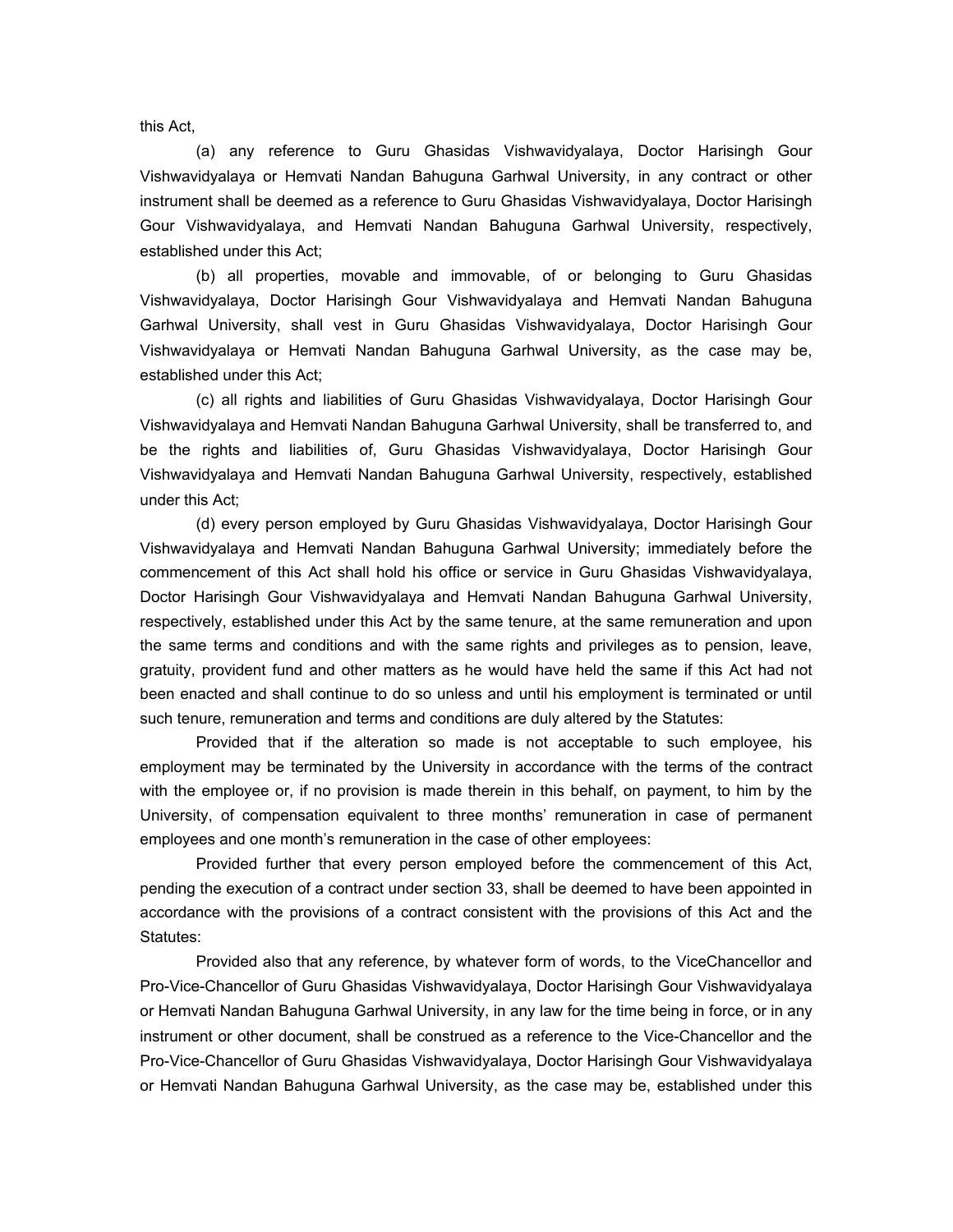(e) the Vice-Chancellors of Guru Ghasidas Vishwavidyalaya and Doctor Harisingh Gour Vishwavidyalaya, appointed under the provisions of the Madhya Pradesh Vishwavidyalaya Adhiniyam, 1973, (Madhya Pradesh Act 22 of 1973) and the Vice-Chancellor of Hemvati Nandan Bahuguna Garhwal University, appointed under the provisions of the Uttar Pradesh State Universities Act, 1973, (President's Act 10 of 1973) shall be deemed to have been appointed as the Vice-Chancellors under this Act, and shall hold office for a period of three months or till such time the first Vice-Chancellor is appointed under section 44 of the Act, whichever is earlier; and

(f) all Colleges, Institutions, Schools or Faculties, and Departments affiliated to,or admitted to the privileges of, or maintained by, Guru Ghasidas Vishwavidyalaya, Doctor Harisingh Gour Vishwavidyalaya and Hemvati Nandan Bahuguna Garhwal University shall stand affiliated to, or admitted to the privileges of, or maintained by,. Guru Ghasidas Vishwavidyalaya, Doctor Harisingh Gour Vishwavidyalaya and Hemvati Nandan Bahuguna Garhwal University, respectively, established under this Act.

 **4. Objects of University**. The objects of the University shall be to disseminate and advance knowledge by providing instructional and research facilities in such branches of learning as it may deem fit; to make special provisions for integrated courses in humanities, social sciences, science and technology in its educational programmes; to take appropriate measures for promoting innovations in teaching-learning process and inter-disciplinary studies and research; to educate and train manpower for the development of the country; to establish linkages with industries for the promotion of science and technology; and to pay special attention to the improvement of the social and economic conditions and welfare of the people, their intellectual, academic and cultural development.

**6. Powers of University.** (1) The University shall have the following powers, namely:—

(i) to provide for instructions in such branches of learning like natural sciences, social sciences, humanities, engineering, technology and medicine as the University may, from time to time, determine and to make provisions for research and for the advancement and dissemination of knowledge;

(ii) to grant, subject to such conditions as the University may determine, diplomas or certificates to, and confer degrees or other academic distinctions on, persons, on the basis of examinations, evaluation or any other method of testing, and to withdraw any such diplomas, certificates, degrees or other academic distinctions for good and sufficient cause;

(iii) to organise and to undertake extramural studies, training and extension services;

(iv) to confer honorary degrees or other distinctions in the manner prescribed by the Statutes:

(v) to provide facilities through the distance education system to such persons as it may determine;

(vi) to institute Principalships, Professorships, Associate Professorships, Assistant Professorships and other teaching or academic positions, required by the University and to appoint persons to such Principalships, Professorships, Associate Professorships, Assistant

Act;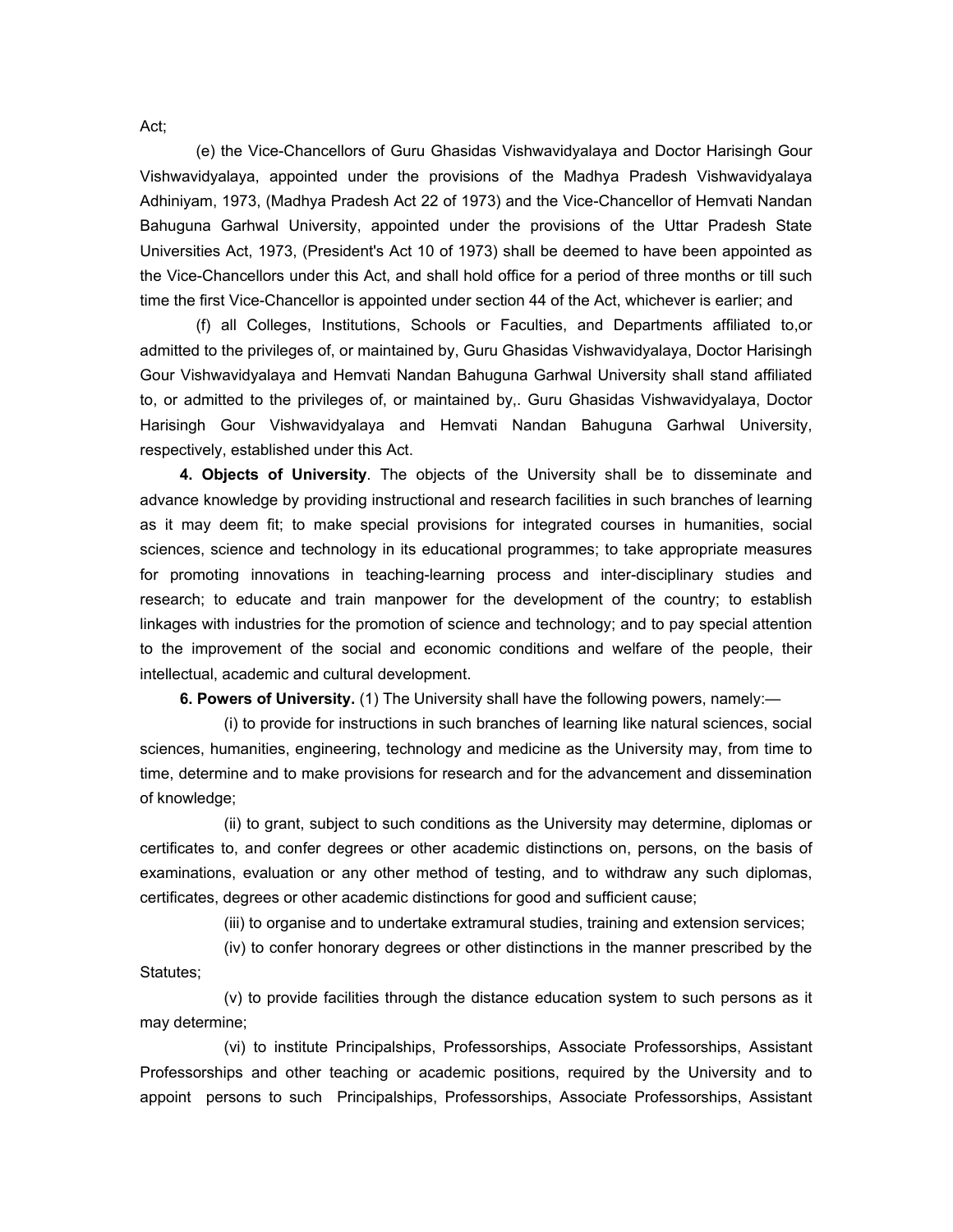Professorships or other teaching or academic positions;

(vii) to recognise an institution of higher learning for such purposes as the University may determine and to withdraw such recognition;

(viii) to appoint persons working in any other University or academic institution, including those located outside the country, as teachers of the University for a specified period;

(ix) to create administrative, ministerial and other posts and to make appointments thereto;

(X) to co-operate or collaborate or associate with any other University or authority or institution of higher learning, including those located outside the country, in such manner and for such purposes as the University may determine;

(xi) to establish such centres and specialised laboratories or other units for research and instruction as are, in the opinion of the University, necessary for the furtherance of its objects;

(xii) to institute and award fellowships, scholarships, studentships, medals and prizes;

(xiii) to establish and maintain Colleges, Institutions and Halls;

(xiv) to make provision for research and advisory services and for that purpose to enter into such arrangements with other institutions, industrial or other organisations, as the University may deem necessary;

(xv) to organise and conduct refresher courses, workshops, seminars and other programmes for teachers, evaluators and other academic staff;

(xvi) to appoint on contract or otherwise visiting Professors, Emeritus Professors, Consultants and such other persons who may contribute to the advancement of the objects of the University;

(xvii) to confer autonomous status on a College or an Institution or a Department, as the case may be, in accordance with the Statutes;

(xviii) to determine standards of admission to the University, which may include examination, evaluation or any other method of testing;

(xix) to demand and receive payment of fees and other charges;

(xx) to supervise the residences of the students of the University and to make arrangements for promoting their health and general welfare;

(xxi) to lay down conditions of service of all categories of employees, including their code of conduct;

(xxii) to regulate and enforce discipline among the students and the employees, and to take such disciplinary measures in this regard as may be deemed by the University to be necessary;

(xxiii) to make arrangements for promoting the health and general welfare of the employees;

(xxiv) to receive benefactions, donations and gifts and to acquire, hold and manage, and to dispose of, with the previous approval of the Central Government, any property, movable or immovable, including trust and endowment properties, for the purposes of the University;

(xxv) to borrow, with the previous approval of the Central Government, on the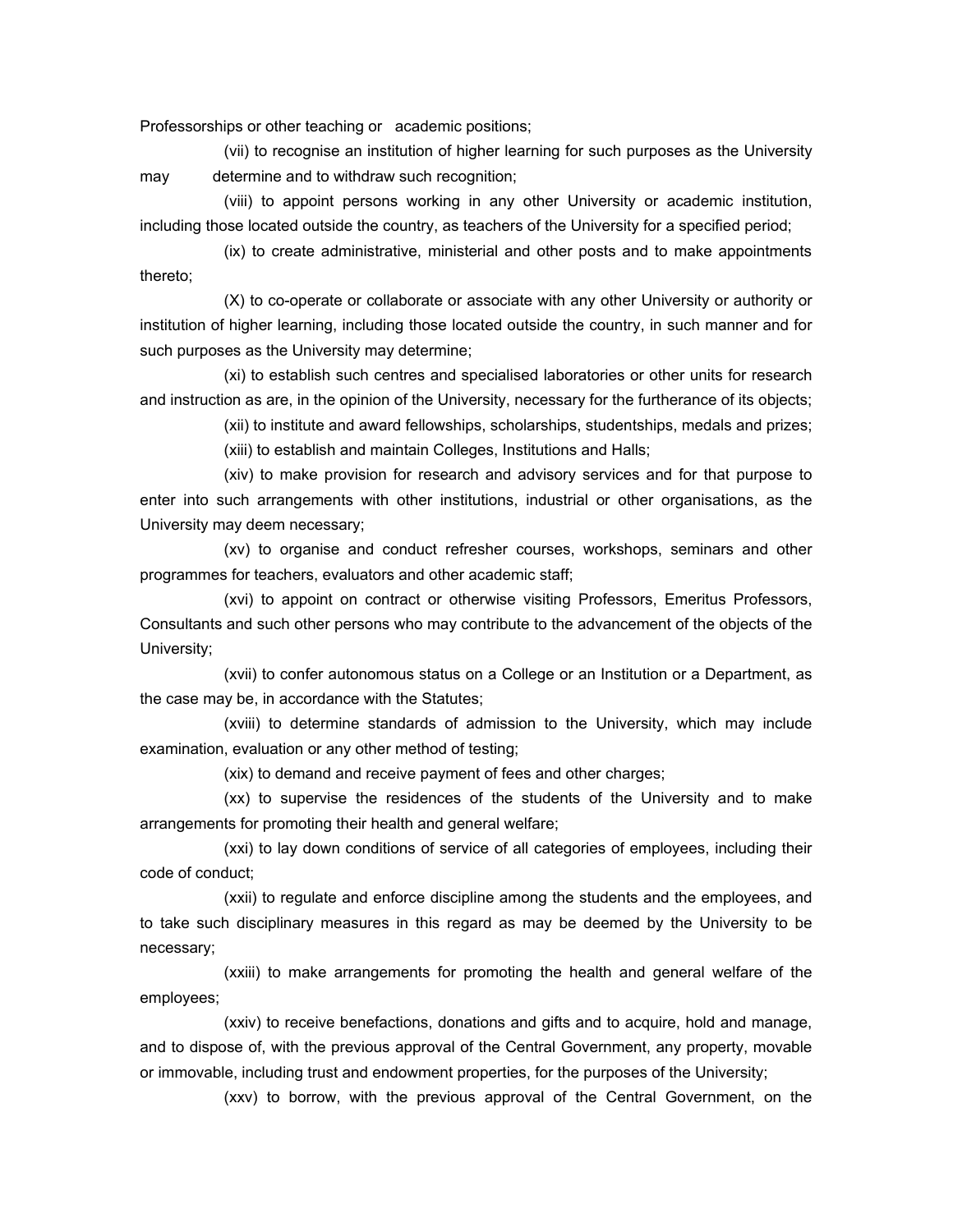security of the property of the University, money for the purposes of the University; and

(xxvi) to do all such other acts and things as may be necessary, incidental or conducive to the attainment of all or any of its objects.

 (2) In exercising its powers referred to in sub-section (1) it shall be the endeavour of the University to maintain an all-India character and high standards of teaching and research, and the University shall, among other measures which may be necessary for the said purpose. take, in particular, the following measures, namely:-

(i) admission of students and recruitment of faculty shall be made on all-India basis;

 (ii) admissions of students shall be made on merit, either through Common Entrance Tests conducted individually by the University or in combination with other Universities, or on the basis of marks obtained in the qualifying examination in such courses where the intake of students is small;

 (iii) inter-University mobility of faculty, with portable pensions and protection of seniority, shall be encouraged;

 (iv) semester system, continuous evaluation and choice-based credit system shall be introduced and the University shall enter into agreements with other Universities and academic institutions for credit transfer and joint degree programmes;

 (v) innovative courses and programmes of studies shall be introduced with a provision for periodic review and restructuring;

 (vi) active participation of students shall be ensured in all academic activities of the University, including evaluation of teachers;

 (vii) accreditation shall be obtained from the National Assessment and Accreditation Council or any other accrediting agency at the national level; and

(viii) e-governance shall be introduced with an effective management information system.

 **7. University open to all castes, creed, race or class.** The University shall be open to persons of either sex and of whatever caste, creed, race or class, and it shall not be lawful for the University to adopt or impose on any person, any test whatsoever of religious belief or profession in order to entitle him to be appointed as a teacher of the University or to hold any other office therein or to be admitted as a student in the University or to graduate thereat or to enjoy or exercise any privilege thereof:

 Provided that nothing in this section shall be deemed to prevent the University from making special provisions for the employment or admission of women, persons with disabilities or of persons belonging to the weaker sections of the society and, in particular, of the Scheduled Castes, the Scheduled Tribes and the other socially and educationally backward classes of citizens:

Provided further that no such special provision shall be made on the ground of domicile.

**8. Visitor of University.** (1) The President of India shall be the Visitor of the University.

 (2) The Visitor may, from time to time, appoint one or more persons to review the work and progress of the University, including Colleges and Institutions maintained by it, and to submit a report thereon; and upon receipt of that report, the Visitor may, after obtaining the views of the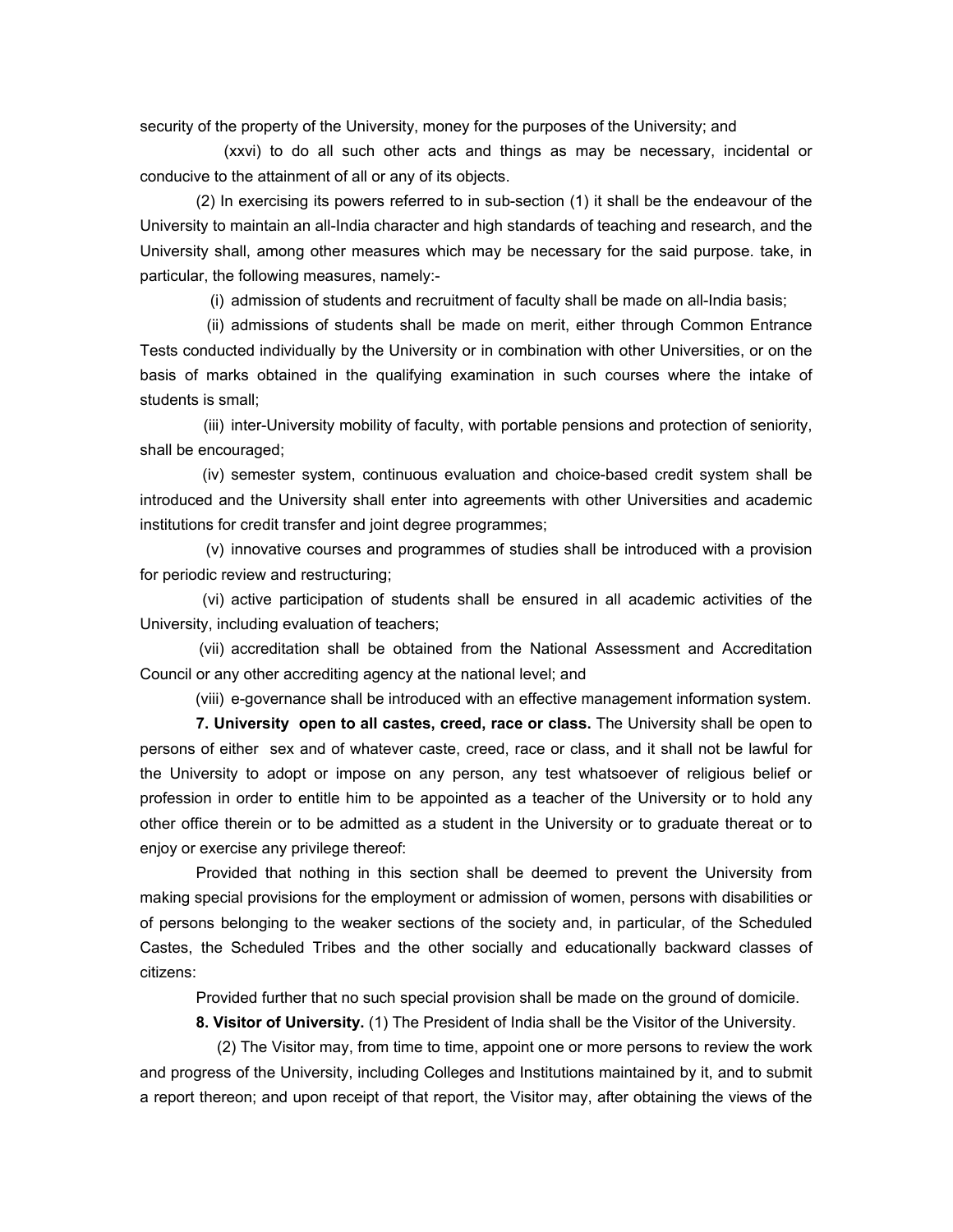Executive Council thereon through the Vice-Chancellor, take such action and issue such directions, as he considers necessary, in respect of any of the matters dealt with in the report and the University shall abide by such action and be bound to comply with such directions.

 (3) The Visitor shall have the right to cause an inspection to be made by such person or persons, as he may direct, of the University, its buildings, libraries, laboratories and equipment, and of any College or Institution maintained by the University; and also of the examinations, teaching and other work conducted or done by the University and to cause an inquiry to be made in like manner in respect of any matter connected with the administration or finances of the University, Colleges or Institutions.

 (4) The Visitor shall, in every matter referred to in sub-section (3), give notice of his intention to cause an inspection or inquiry to be made, to the University, and the University shall have the right to make such representations to the Visitor, as it may consider necessary.

 (5) After considering the representations, if any, made by the University, the Visitor may cause to be made such inspection or inquiry as is referred to in sub-section (3).

 (6) Where any inspection or inquiry has been caused to be made by the Visitor, the University shall be entitled to appoint a representative, who shall have the right to be present and be heard at such inspection or inquiry.

 (7) The Visitor may, if the inspection or inquiry is made in respect of the University or any College or Institution maintained by it, address the Vice-Chancellor with reference to the result of such inspection or inquiry together with such views and advice with regard to the action to be taken thereon, as the Visitor may be pleased to offer, and on receipt of address made by the Visitor, the Vice-Chancellor shall communicate, to the Executive Council, the views of the Visitor with such advice as the Visitor may offer upon the action to be taken thereon.

 (8) The Executive Council shall communicate through the Vice-Chancellor to the Visitor such action, if any, as it proposes to take or has been taken upon the result of such inspection or inquiry.

 (9) Where, the Executive Council does not, within a reasonable time, take action to the satisfaction of the Visitor, the Visitor may, after considering any explanation furnished or representation made by the Executive Council, issue such directions, as he may think fit, and the Executive Council shall comply with such directions.

 (10) Without prejudice to the foregoing provisions of this section, the Visitor may, by order in writing, annul any proceeding of the University which is not in conformity with this Act, the Statutes or the Ordinances:

 Provided that before making any such order, he shall call upon the Registrar to show cause why such an order should not be made, and, if any cause is shown within a reasonable time, he shall consider the same.

(11) The Visitor shall have such other powers as may be prescribed by the Statutes.

**9. Officers of University.** The following shall be the officers of the University, namely:— (1) the Chancellor;

(2) the Vice-Chancellor;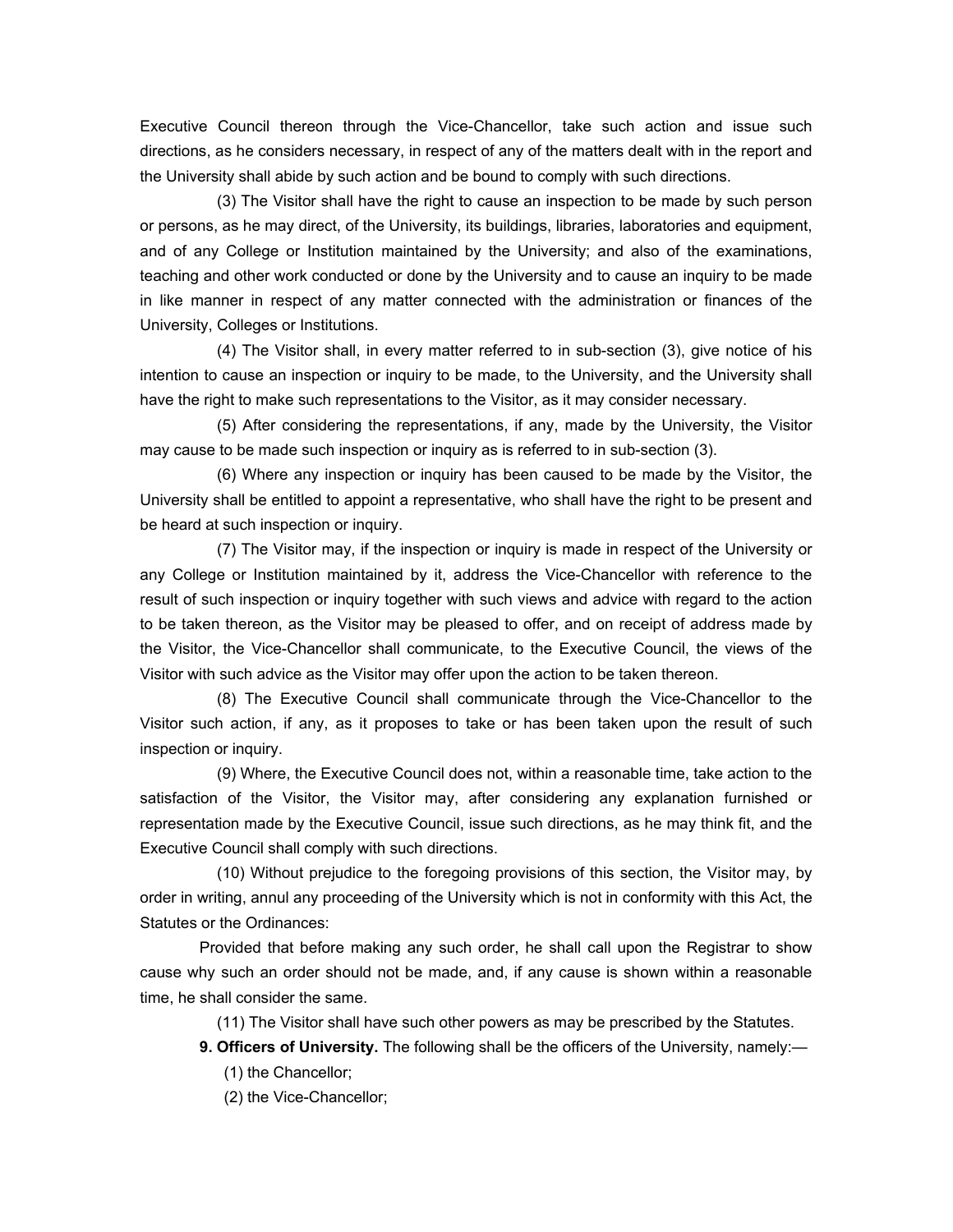(3) the Pro-Vice-Chancellor;

(4) the Deans of Schools;

- (5) the Registrar;
- (6) the Finance Officer;
- (7) the Controller of Examinations;
- (8) the Librarian; and
- (9) such other officers as may be declared by the Statutes to be the officers of the University.

 **10. Chancellor.** (1) The Chancellor shall be appointed by the Visitor in such manner as may be prescribed by the Statutes.

 (2) The Chancellor shall, by virtue of his office, be the head of the University and shall, if present, preside at the Convocations of the University held for conferring degrees and meetings of the Court.

 **11. Vice Chancellor.** (1) The Vice-Chancellor shall be appointed by the Visitor in such manner as may be prescribed by the Statutes.

 (2) The Vice-Chancellor shall be the principal executive and academic officer of the University and shall exercise general supervision and control over the affairs of the University and give effect to the decisions of all the authorities of the University.

 (3) The Vice-Chancellor may, if he is of the opinion that immediate action is necessary on any matter, exercise any power conferred on any authority of the University by or under this Act and shall report to such authority at its next meeting the action taken by him on such matter:

 Provided that if the authority concerned is of the opinion that such action ought not to have been taken, it may refer the matter to the Visitor whose decision thereon shall be final:

 Provided further that any person in the service of the University who is aggrieved by the action taken by the Vice-Chancellor under this sub-section shall have the right to represent against such action to the Executive Council within three months from the date on which decision on such action is communicated to him and thereupon the Executive Council may confirm, modify or reverse the action taken by the Vice-Chancellor.

 (4) The Vice-Chancellor, if he is of the opinion that any decision of any authority of the University is beyond the powers of the authority conferred by the provisions of this Act, the Statutes or the Ordinances or that any decision taken is not in the interest of the University, may ask the authority concerned to review its decision within sixty days of such decision and if the authority refuses to review the decision either in whole or in part or no decision is taken by it within the said period of sixty days, the matter shall be referred to the Visitor whose decision thereon shall be final.

 (5) The Vice-Chancellor shall exercise such other powers and perform such other duties as may be prescribed by the Statutes or the Ordinances.

 **12. Pro – Vice Chancellor.** The Pro-Vice-Chancellor shall be appointed in such manner and on such terms and conditions of service, and shall exercise such powers and perform such duties, as may be prescribed by the Statutes.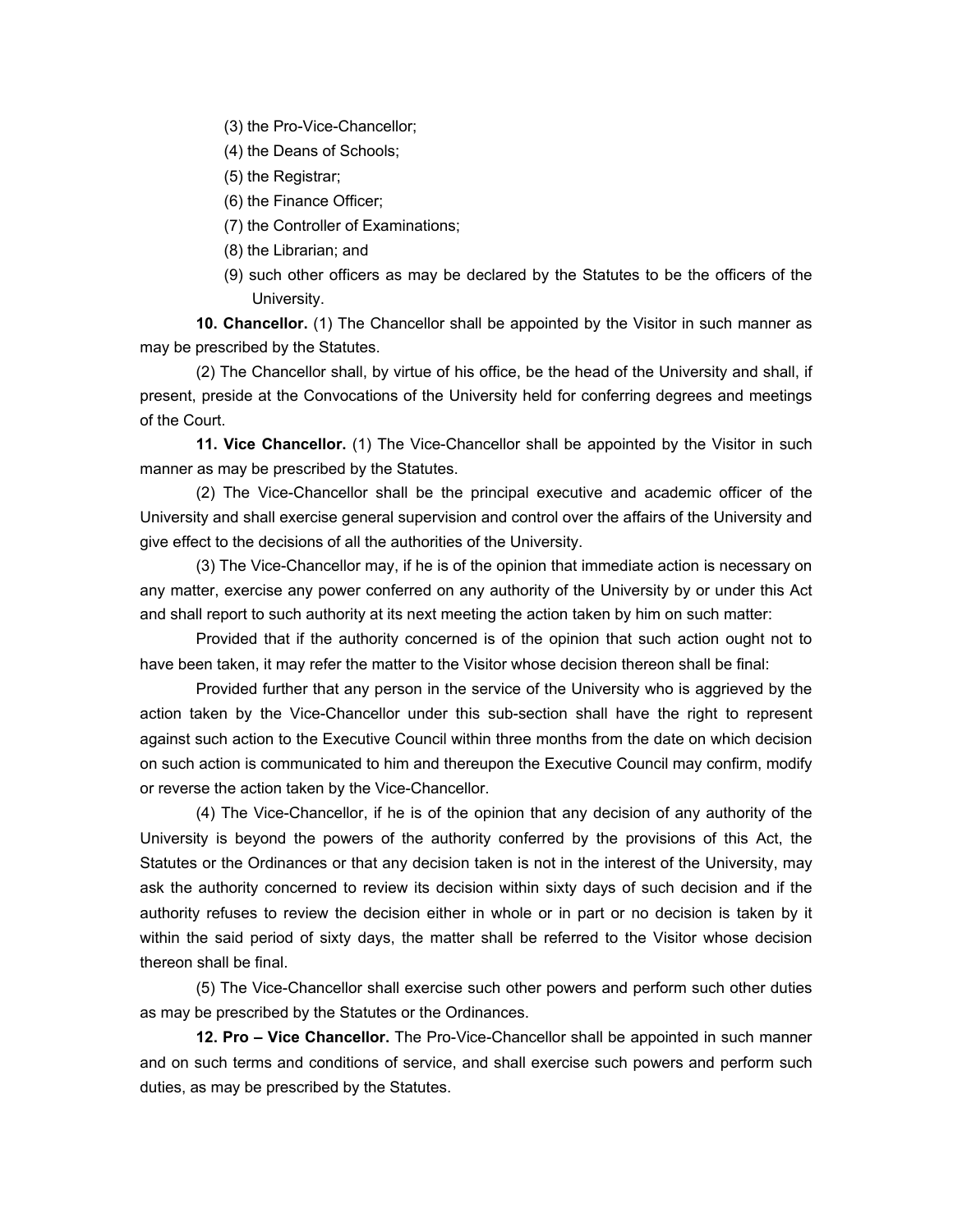**13. Deans of Schools.** Every Dean of School shall be appointed in such manner, and shall exercise such powers and perform such duties, as may be prescribed by the Statutes.

**14. (1) Registrar.** The Registrar shall be appointed in such manner, and on such terms and conditions of service, as may be prescribed by the Statutes.

(2) The Registrar shall have the power to enter into agreements, sign documents and authenticate records on behalf of the University, and shall exercise such powers and perform such duties, as may be prescribed by the Statutes.

**15. Finance Officer.** The Finance Officer shall be appointed in such manner, and shall exercise such powers and perform such duties, as may be prescribed by the Statutes.

**16. Controller of Examinations.** The Controller of Examinations shall be appointed in such manner and shall exercise such powers and perform such duties, as may be prescribed by the Statutes.

**17. Librarian.** The Librarian shall be appointed in such manner and on such terms an conditions of service, and shall exercise such powers and perform such duties, as may be prescribed by the Statutes.

**18. Other officers.** The manner of appointment and powers and duties of other officers of the University shall be prescribed by the Statutes.

**19. Authorities of University.** The following shall be the authorities of the University, namely:—

(1) the Court;

(2) the Executive Council;

(3) the Academic Council;

(4) the Board of Studies;

(5) the Finance Committee; and

(6) such other authorities as may be declared by the Statutes to be the authorities of the University.

**20. The Court.** (1) The constitution of the Court and the term of office of its members shall be prescribed by the Statutes:

 Provided that such number of members, as may be prescribed by the Statutes, shall be elected from among the teachers, employees and students of the University.

 (2) Subject to the provisions of this Act, the Court shall have the following powers and functions, namely:-

(a) to review, from time to time, the broad policies and programmes of the University, and to suggest measures for the improvement and development of the University;

(b) to consider and pass resolutions on the annual report and the annual accounts of the University and the audit report on such accounts;

(c) to advise the Visitor in respect of any matter which may be referred to it for advice; and

(d) to perform such other functions as may be prescribed by the Statutes.

**21. Executive Council.** (1) The Executive Council shall be the principal executive body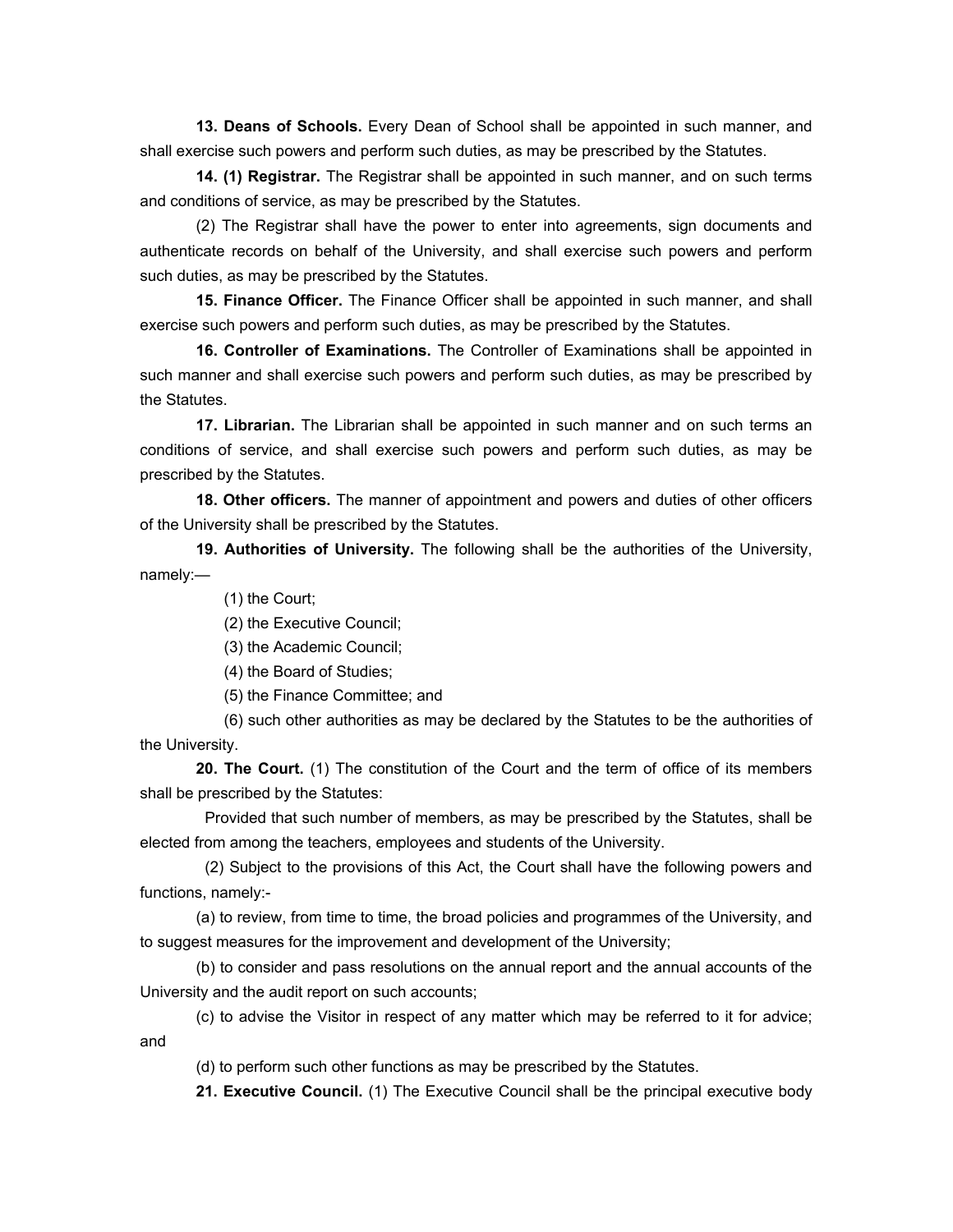of the University.

(2) The constitution of the Executive Council, the term of office of its members and its powers and functions shall be prescribed by the Statutes:

Provided that such number of members as may be prescribed by the Statutes shall be from among the elected members of the Court.

**22. Academic Council.** (1) The Academic Council shall be the principal academic body of the University and shall, subject to the provisions of this Act, the Statutes and the Ordinances, co-ordinate and exercise general supervision over the academic policies of the University.

 (2) The constitution of the Academic Council, the term of office of its members and its powers and functions shall be prescribed by the Statutes:

 Provided that such number of members as may be prescribed by the Statutes shall be from among the elected members of the Court.

**23. Boards of Studies.** The constitution, powers and functions of the Boards of Studies shall be prescribed by the Statutes.

**24. Finance Committee.** The constitution, powers and functions of the Finance Committee shall be prescribed by the Statutes.

**25. Other authorities of University.** The constitution, powers and functions of other authorities, as may be declared by the Statutes to be the authorities of the University, shall be prescribed by the Statutes.

**26. Powers to make Statutes.** Subject to the provisions of this Act, the Statutes may provide for all or any of the following matters, namely:

(a) the constitution, powers and functions of authorities and other bodies of the University, as may be constituted from time to time;

 (b) the appointment and continuance in office of the members of the said authorities and bodies, the filling up of vacancies of members, and all other matters relating to those authorities and other bodies for which it may be necessary or desirable to provide;

 (c) the appointment, powers and duties of the officers of the University and their emoluments;

 (d) the appointment of teachers, academic staff and other employees of the University, their emoluments and conditions of service;

 (e) the appointment of teachers and academic staff working in any other University or organisation for a specific period for undertaking a joint project;

 (f) the conditions of service of employees including provisions for pension, insurance, provident fund, the manner of termination of service and disciplinary action;

(g) the principles governing the seniority of service of the employees of the University;

 (h) the procedure for arbitration in cases of dispute between employees or. students and the University;

 (i) the procedure for appeal to the Executive Council by any employee or student against the action of any officer or authority of the University;

(j) the conferment of autonomous status on a College or an Institution or a Department;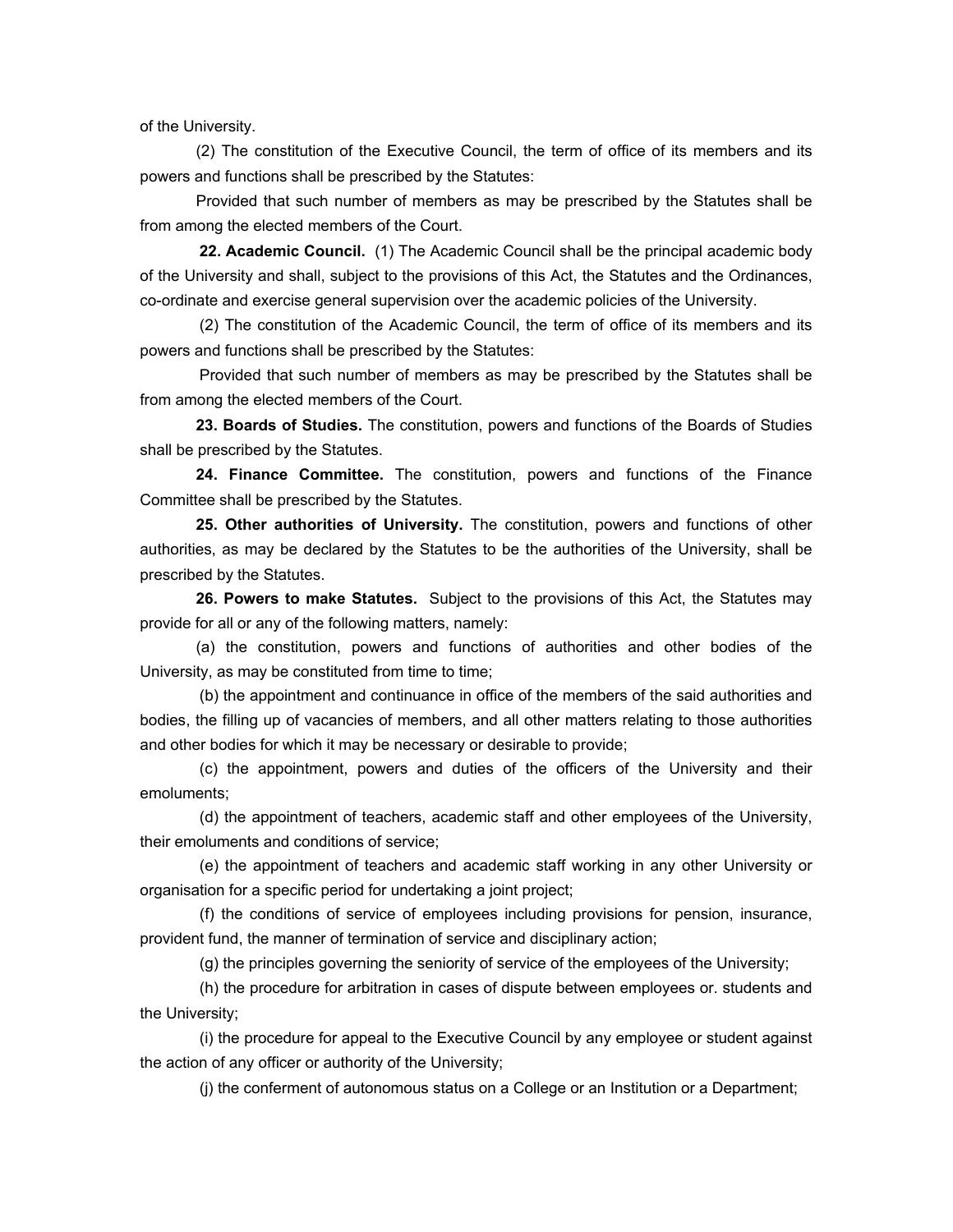(k) the establishment and abolition of Schools, Departments, Centres, Halls, Colleges and institutions;

(l) the conferment of honorary degrees;

(m) the withdrawal of degrees, diplomas, certificates and other academic distinctions;

(n) the management of Colleges and Institutions established by the University;

(o) the delegation of powers vested in the authorities or officers of the University;

(p) the maintenance of discipline among the employees and students; and

(q) all other matters which by this Act are to be, or may be, provided for by the Statutes.

**27. Statutes, how to be made.** (1) The first Statutes are those set out in the Second Schedule to this Act.

(2) The Executive Council may, from time to time, make new or additional Statutes or may amend or repeal the Statutes referred to in sub-section (1):

Provided that the Executive Council shall not make, amend or repeal any Statutes affecting the status, powers or constitution of any authority of the University until such authority has been given an opportunity of expressing an opinion in writing on the proposed changes, and any opinion so expressed shall be considered by the Executive Council.

(3) Every new Statute or addition to the Statutes or any amendment or repeal of a Statute shall require the assent of the Visitor who may assent thereto or withhold assent or remit to the Executive Council for re-consideration.

(4) A new Statute or a Statute amending or repealing an existing Statute shall have no validity unless it has been assented to by the Visitor.

(5) Notwithstanding anything contained in the foregoing sub-sections, the Visitor may make new or additional Statutes or amend or repeal the Statutes referred to in subsection (1) during the period of three years immediately after the commencement of this Act:

Provided that the Visitor may, on the expiry of the said period of three years, make, within one year from the date of such expiry, such detailed Statutes as he may consider necessary and such detailed Statutes shall be laid before both Houses of Parliament.

(6) Notwithstanding anything contained in this section, the Visitor may direct the University to make provisions in the Statutes in respect of any matter specified by him and if the Executive Council is unable to implement such direction within sixty days of its receipt, the Visitor may, after considering the reasons, if any, communicated by the Executive Council for its inability to comply with such direction, make or amend the Statutes suitably.

**28. Power to make Ordinances.** (1) Subject to the provisions of this Act and the Statutes, the Ordinances may provide for all or any of the following matters, namely:—

(a) the admission of students to the University and their enrolment as such;

(b) the courses of study to be laid down for all degrees, diplomas and certificates of the University;

(c) the medium of instruction and examination;

(d) the award of degrees, diplomas, certificates and other academic distinctions, the qualifications for the same and the means to be taken relating to the granting and obtaining of the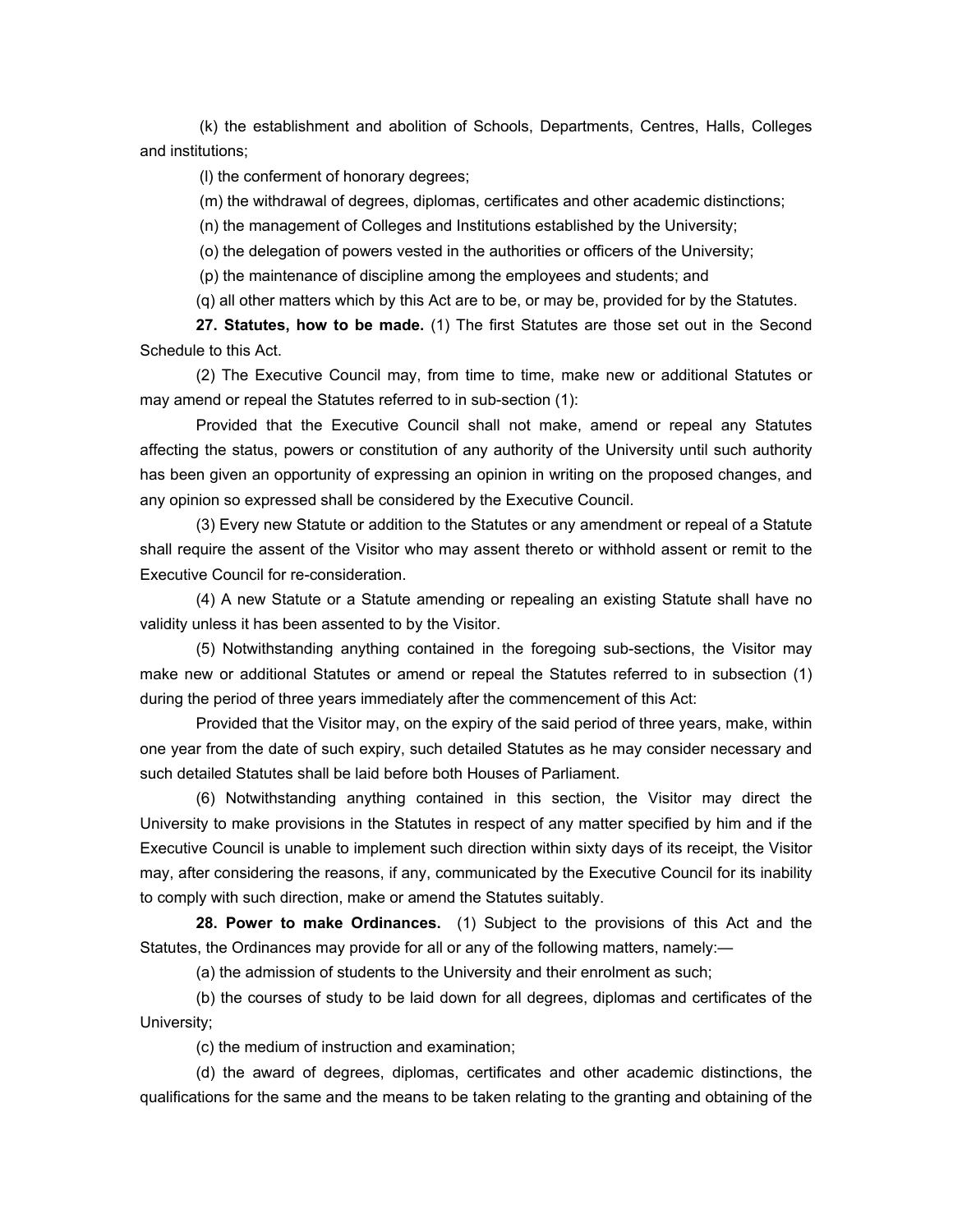same;

(e) the fees to be charged for courses of study in the University and for admission to examinations, degrees and diplomas of the University;

(f) the conditions for award of fellowships, scholarships, studentships, medals and prizes;

(g) the conduct of examinations, including the term of office and manner of appointment and the duties of examining bodies, examiners and moderators;

(h) the conditions of residence of the students of the University;

(i) the special arrangements, if any, which may be made for the residence and teaching of women students and the prescribing of special courses of studies for them

(j) the establishment of Centres of Studies, Boards of Studies, Specialised Laboratories and other Committees;

(k) the manner of co-operation and collaboration with other Universities, institutions and other agencies including learned bodies or associations;

(l) the creation, composition and functions of any other body which is considered necessary for improving the academic life of the University;

(m) the institution of fellowships, scholarships, studentships, medals and prizes;

(n) the setting up of a machinery for redressal of grievances of employees and students; and

(o) all other matters which by this Act, or, the Statutes, are to be, or, may be, provided for by the Ordinances.

(2) The first Ordinances shall be made by the Vice-Chancellor with the previous approval of the Executive Council and the Ordinances so made may also be amended, repealed or added to at any time by the Executive Council in the manner prescribed by the Statutes:

Provided that in the case of Guru Ghasidas Vishwavidyalaya and Doctor Harisingh Gour Vishwavidyalaya, and Hemvati Nandan Bahuguna Garhwal University, till such time as the first Ordinances are not so made, in respect of the matters that are to be provided for by the Ordinances under this Act and the Statutes, the relevant provisions of the Statutes and the Ordinances made immediately before the commencement of this Act under the provisions of the Madhya Pradesh Vishwavidyalaya Adhiniyam, 1973, (Madhya Pradesh Act of 1973). and the Uttar Pradesh State Universities Act, 1973, (President's Act 10 of 1973) respectively, shall be applicable in so far as they are not inconsistent with the provisions of this Act and the Statutes.

**29. Regulations.** The authorities of the University may make Regulations, consistent with this Act, the Statutes and the Ordinances, for the conduct of their own business and that of the Committees, if any, appointed by them and not provided for by this Act, the Statutes or the Ordinances, in the manner prescribed by the Statutes.

**30. Annual report.** (1) The annual report of the University shall be prepared under the direction of the Executive Council, which shall include, among other matters, the steps taken by the University towards the fulfilment of its objects and shall be submitted to the Court on or before such date as may be prescribed by the Statutes and the Court shall consider the report in its annual meeting.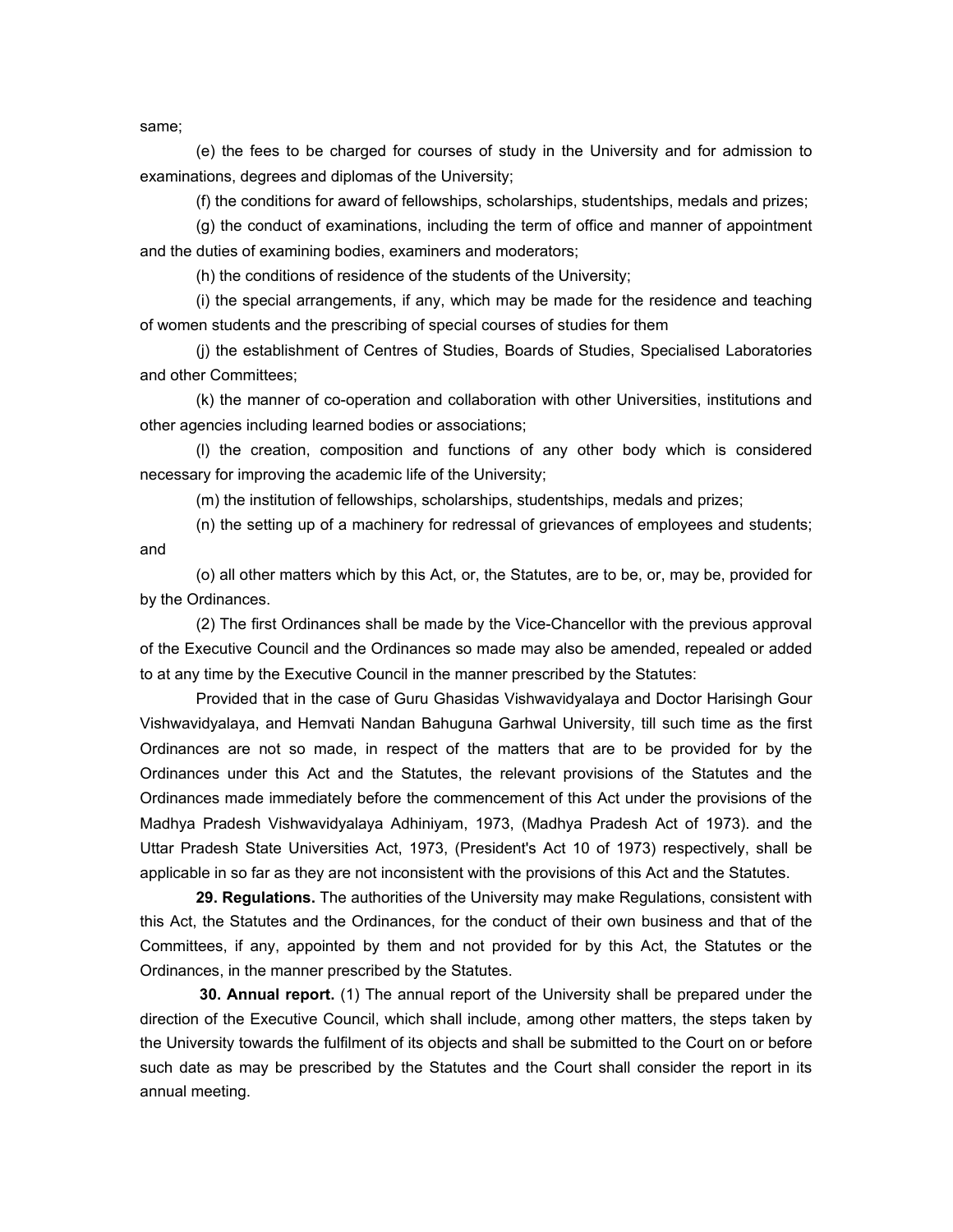(2) The Court shall submit the annual report to the Visitor along with its comments, if any.

 (3) A copy of the annual report, as prepared under sub-section (1), shall also be submitted to the Central Government, which shall, as soon as may be, cause the same to be laid before both Houses of Parliament.

**31. Annual accounts.** (1) The annual accounts and balance-sheet of the University shall be prepared under the direction of the Executive Council and shall, once at least every year and at intervals of not more than fifteen months, be audited by the Comptroller and Auditor-General of India or by such persons as he may authorise in this behalf.

 (2) A copy of the annual accounts together with the audit report thereon shall be submitted to the Court and the Visitor along with the observations of the Executive Council

 (3 Any observations made by the Visitor on the annual accounts shall be brought to the notice of the Court and the observations of the Court, if any, shall, after being considered by the Executive Council, be submitted to the Visitor.

 (4) A copy of the annual accounts together with the audit report, as submitted to the Visitor, shall also be submitted to the Central Government, which shall, as soon as may be, cause the same to be laid before both Houses of Parliament.

 (5) The audited annual accounts after having been laid before both Houses of Parliament shall be published in the Gazette of India.

**32. Returns and information.** The University shall furnish to the Central Government such returns or other information with respect to its property or activities as the Central Government may, from time to time, require, within such period as may be specified by the Central Government.

**33. Conditions of service of employees, etc.** (1) Every employee of the University shall be appointed under a written contract, which shall be lodged with the University and a copy of which shall be furnished to the employee concerned.

(2) Any dispute arising out of the contract between the University and any employee shall, at the request of the employee, be referred to a Tribunal of Arbitration consisting of one member appointed by the Executive Council, one member nominated by the employee concerned and an umpire appointed by the Visitor.

(3) The decision of the Tribunal shall be final and no suit shall lie in any civil court in respect of the matters decided by the Tribunal:

Provided that nothing in this sub-section shall preclude the employee from availing of the judicial remedies available under articles 32 and 226 of the Constitution.

(4) Every request made by the employee under sub-section (2) shall be deemed to be a submission to arbitration upon the terms of this section within the meaning of the Arbitration and Conciliation Act, 1996. (26 of 1996)

(5) The procedure for regulating the work of the Tribunal shall be prescribed by the Statutes.

**34. Procedure of appeal and arbitration in disciplinary cases against Students:** (1) Any student or candidate for an examination whose name has been removed from the rolls of the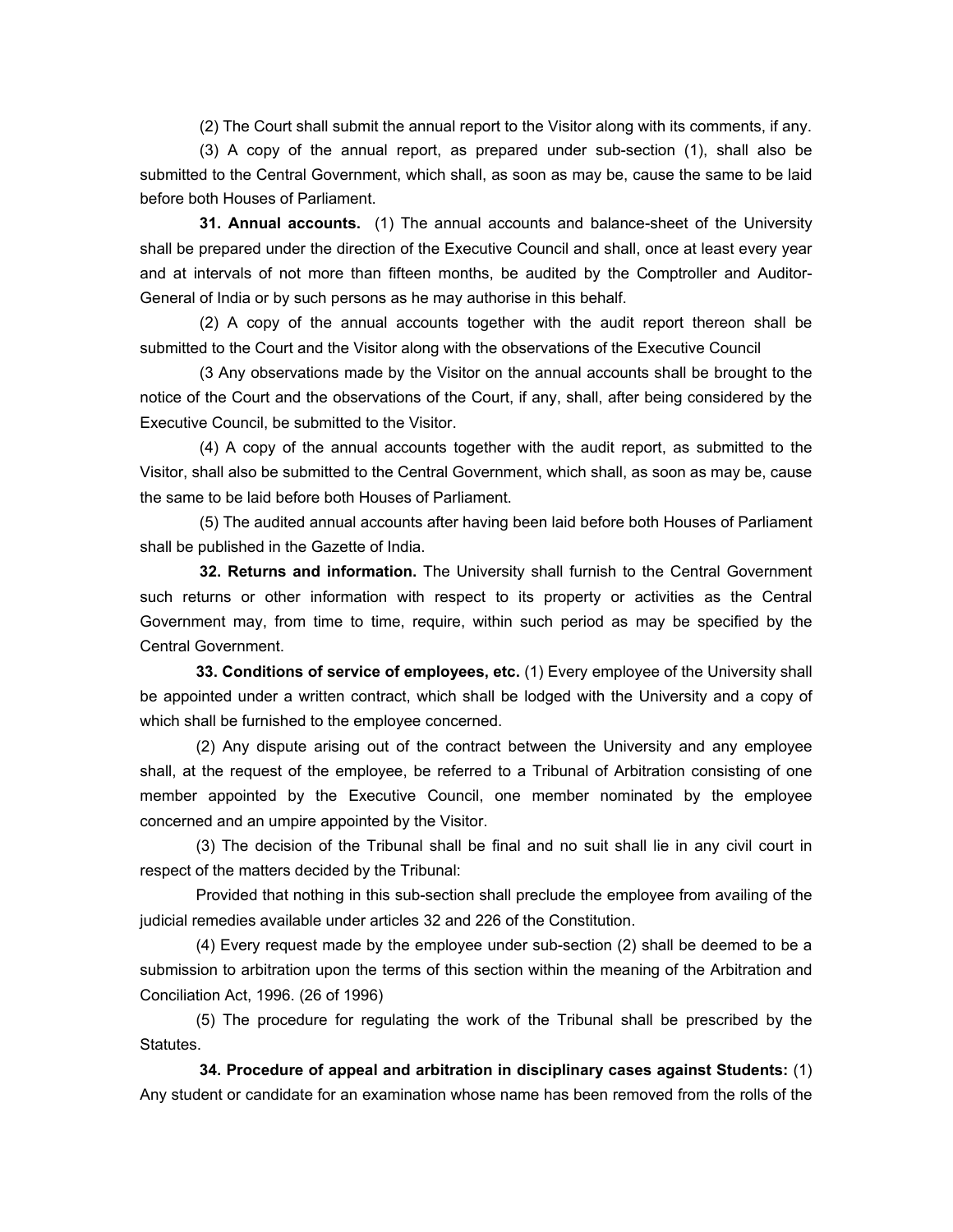University by the orders or resolution of the Vice-Chancellor, Discipline Committee or Examination Committee, as the case may be, and who has been debarred from appearing at the examinations of the University for more than one year, may, within ten days of the date of receipt of such orders or copy of such resolution by him, appeal to the Executive Council and the Executive Council may confirm, modify or reverse the decision of the Vice-Chancellor or the Committee, as the case may be.

(2) Any dispute arising out of any disciplinary action taken by the University against a student shall, at the request of such student, be referred to a Tribunal of Arbitration and the provisions of sub sections (2), (3), (4) and (5) of section 33 shall, as far as may be, apply to a reference made under this sub-section.

**35. Right to appeal.** Every employee or student of the University or of a College or Institution maintained by the University shall, notwithstanding anything contained in this Act, have a right to appeal within such time as may be prescribed by the Statutes, to the Executive Council against the decision of any officer or authority of the University, or, the Principal or the management of any College or an Institution, as the case may be, and thereupon the Executive Council may confirm, modify or reverse the decision appealed against.

**36. Provident and pension funds.** (1) The University shall constitute for the benefit of its employees such provident or pension fund or provide such insurance schemes as it may deem fit in such manner and subject to such conditions as may be prescribed by the Statutes.

(2) Where such provident fund or pension fund has been so constituted, the Central Government may declare that the provisions of the Provident Funds Act, 1925, (-- of 1925) shall apply to such fund, as if it were a Government provident fund.

**37. Disputes as to constitution of authorities and bodies.** If any question arises as to whether any person has been duly elected or appointed as, or is entitled to be, a member of any authority or other body of the University, the matter shall be referred to the Visitor whose decision thereon shall be final.

**38. Filling of casual vacancies.** All casual vacancies among the members (other than ex officio members) of any authority or other body of the University shall be filled, as soon as may be, by the person or body who appoints, elects or co-opts the member whose place has become vacant and the person appointed, elected or co-opted to a casual vacancy shall be a member of such authority or body for the residue of the term for which the person whose place he fills would have been a member.

**39. Proceedings of authorities or bodies not invalidated by vacancies.** No act or proceedings of any authority or other body of the University shall be invalid merely by reason of the existence of a vacancy or vacancies among its members.

**40. Protection of action taken in good faith.** No suit or other legal proceedings shall lie against any officer or other employee of the University for anything which is in good faith done or intended to be done in pursuance of any of the provisions of this Act, the Statutes or the Ordinances.

**41. Mode of proof of University record.** Notwithstanding anything contained in the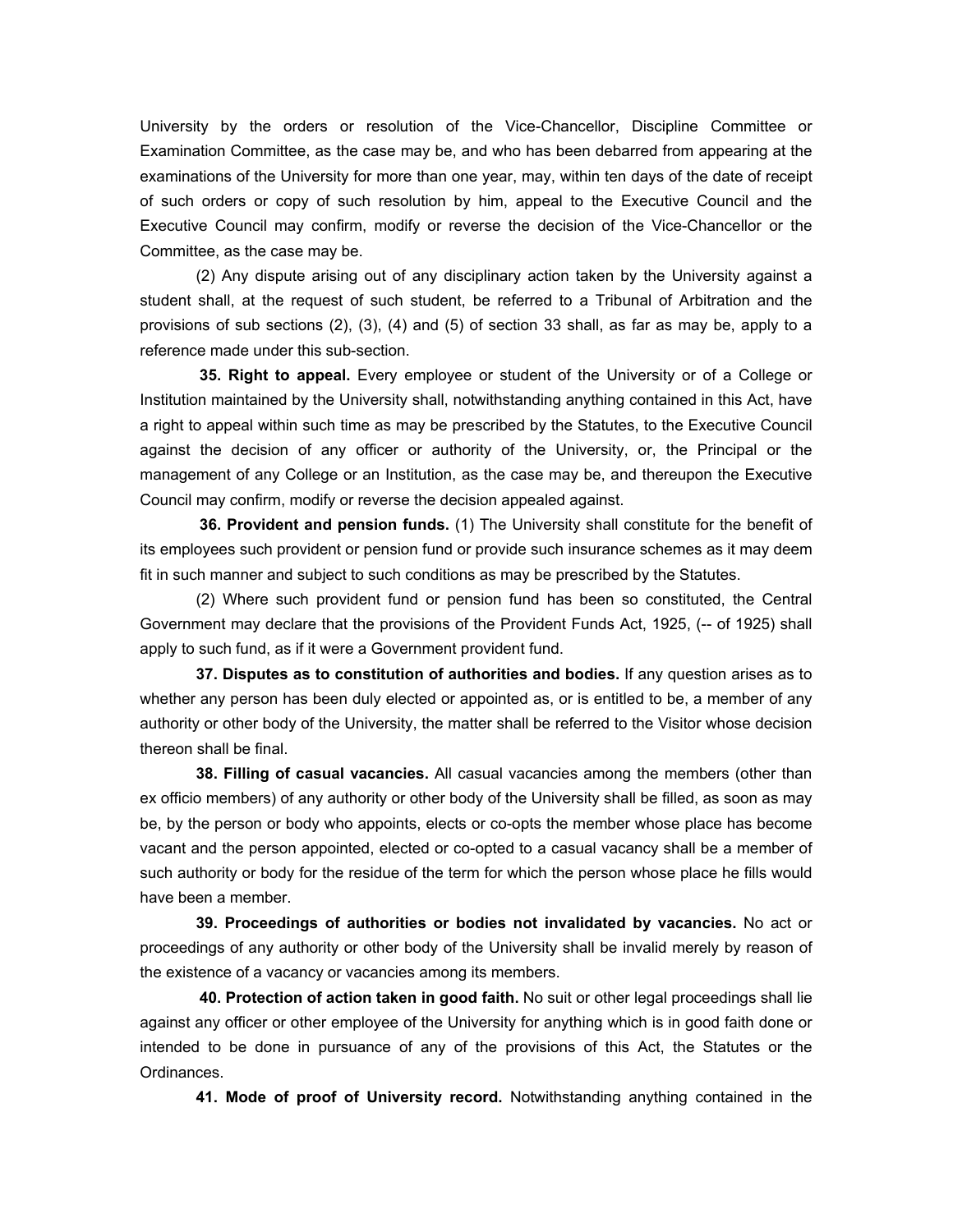Indian Evidence Act, 1872 (-- of 1872) or in any other law for the time being in force, a copy of any receipt, application, notice, order, proceeding or resolution of any authority or other body of the University, or any other document in possession of the University, or any entry in any register duly maintained by the University, if certified by the Registrar, shall be received as prima facie evidence of such receipt, application, notice, order, proceeding, resolution or document or the existence of entry in the register and shall be admitted as evidence of the matters and transactions therein where the original thereof would, if produced, have been admissible in evidence.

**42. Power to remove difficulties.** (1) If any difficulty arises in giving effect to the provisions of this Act, the Central Government may, by order published in the Official Gazette, make such provisions, not inconsistent with the provisions of this Act, as appear to it to be necessary or expedient for removing the difficulty:

Provided that no such order shall be made under this section after the expiry of three years from the commencement of this Act.

(2) Every order made under sub-section (1) shall be laid, as soon as may be after it is made, before each House of Parliament, while it is in session, for a total period of thirty days which may be comprised in one session or in two or more successive sessions, and if, before the expiry of the session immediately following the session or the successive sessions aforesaid, both Houses agree in making any modification in the order or both Houses agree that the order should not be made, the order shall thereafter have effect only in such modified form or be of no effect, as the case may be; so, however, that any such modification or annulment shall be without prejudice to the validity of anything previously done under that order.

**43. Statutes, Ordinances and Regulations to be published in the Official Gazette and to be laid before Parliament.** (1) Every Statute, Ordinances or Regulation made under this Act shall be published in the Official Gazette.

 (2) Every Statute, Ordinances or Regulation made under this Act, shall be laid, as soon as may be after it is made, before each House of Parliament, while it is in session, for a total period of thirty days which may be comprised in one session or in two or more successive sessions, and if, before the expiry of the session immediately following the session or the successive sessions aforesaid, both Houses agree in making any modification in the Statute, Ordinances or Regulation or both Houses agree that the Statute, Ordinances or Regulation should not be made, the Statute, Ordinances or Regulation shall thereafter have effect only in such modified form or be of no effect, as the case may be; so, however, that any such modification or annulment shall be without prejudice to the validity of anything previously done under that Statute, Ordinances or Regulation.

 (3) The power to make Statutes, Ordinances or Regulations shall include the power to give retrospective effect, from a date not earlier than the date of commencement of this Act, to the Statutes, Ordinances or Regulations or any of them but no retrospective effect shall be given to any Statutes, Ordinances or Regulations so as to prejudicially affect the interests of any person to whom such Statutes, Ordinances or Regulations may be applicable.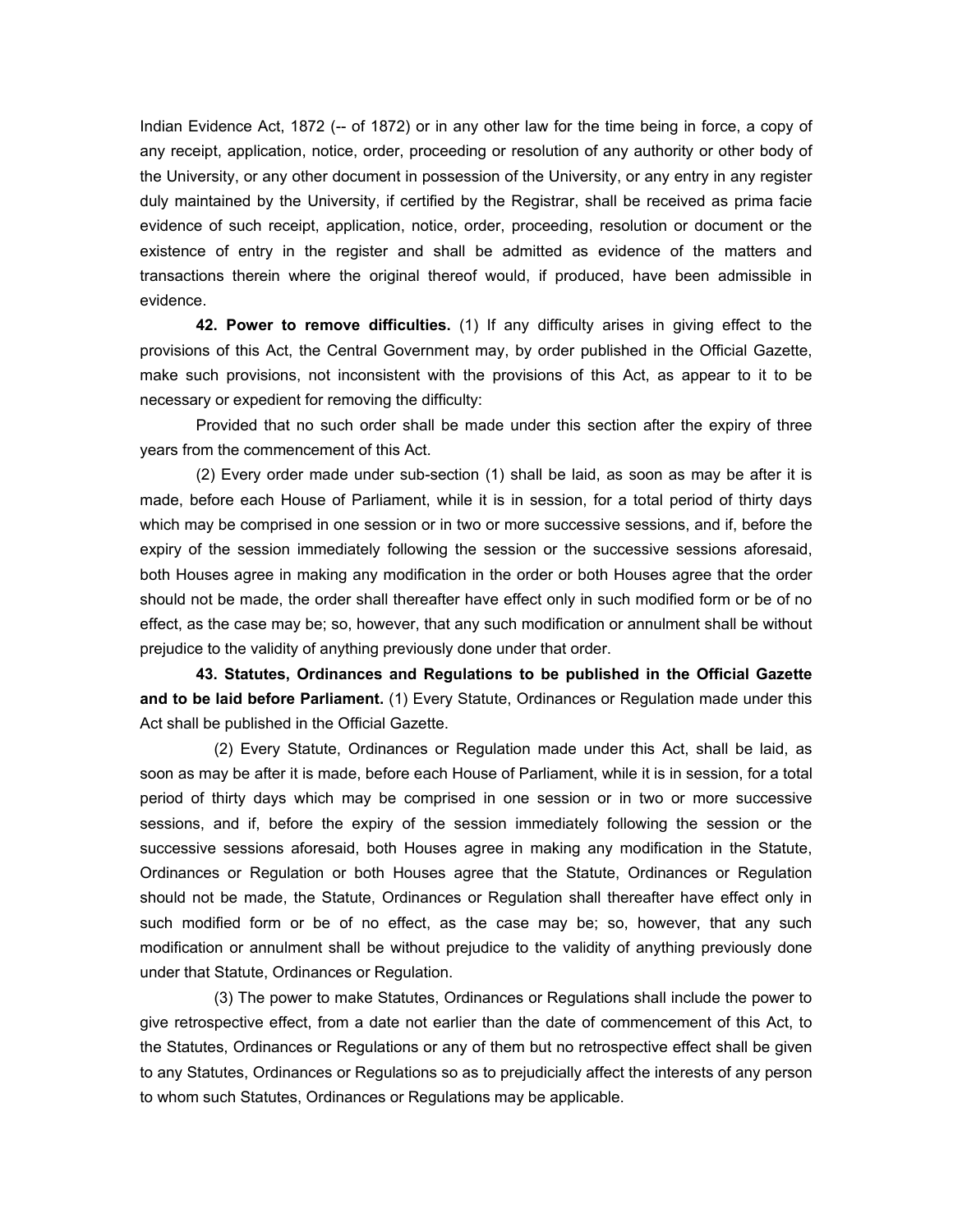**44. Transitional Provisions.** Notwithstanding anything contained in this Act and the Statutes,-

 (a) the first Chancellor and the first Vice-Chancellor shall be appointed by the Visitor in such manner and on such conditions as may be deemed fit and each of the said officers shall hold office for such term, not exceeding five years, as may be specified by the Visitor;

 (b) the first Registrar and the first Finance Officer shall be appointed by the Visitor and each of the said officers shall hold office for a term of three years;

 (c) the first Court and the first Executive Council shall consist of not more than thirtyone members and eleven members, respectively, who shall be nominated by the Central Government and shall hold office for a term of three years; and

 (d) the first Academic Council shall consist of not more than twenty-one members, who shall be nominated by the Central Government and shall hold office for a term of three years:

Provided that if any vacancy occurs in the above offices or authorities, the same shall be filled by appointment by the Visitor or nomination by the Central Government, as the case may be, and the person so appointed or nominated shall hold office for so long as the officer or member in whose place he is appointed or nominated would have held office, if such vacancy had not occurred.

 **45. Amendment of Madhya Pradesh Act.** (1) In the Madhya Pradesh Vishwavidyalaya Adhiniyam, 1973, (22 of 1973) in the Second Schedule, the entries relating to Guru Ghasidas Vishwavidyalaya and Doctor Harisingh Gour Vishwavidyalaya shall be omitted.

(2) Notwithstanding such omission,—

 (a) all appointments made, orders issued, degrees and other academic distinctions conferred, diplomas and certificates awarded, privileges granted, or other things done under the Madhya Pradesh Vishwavidyalaya Adhiniyam, 1973, (Madhya Pradesh Act 22 of 1973). shall be deemed to have been respectively made, issued, conferred, awarded, granted or done under the corresponding provisions of this Act and, except as otherwise provided by this Act or the Statutes, continue in force unless and until they are superseded by any order made under this Act or the Statutes; and

 (b) all proceedings of Selection Committees for the appointment or promotion of teachers that took place before the commencement of this Act and all actions of the Executive Council in respect of the recommendations of such Selection Committees where no orders of appointment on the basis thereof were passed before the commencement of this Act shall, notwithstanding that the procedure for selection has been modified by this Act, be deemed to have been valid but further proceeding in connection with such pending selections shall be taken in accordance with the provisions of this Act and be continued from the stage where they stood immediately before such commencement, except if the concerned authorities take, with the approval of the Visitor, a decision to the contrary.

**46. Amendment of President's Act.** (1) In the Uttar Pradesh State Universities Act, 1973,- (10 of 1973).

(a) in sub-section (1) of section 4, the words, figures and brackets "and a University of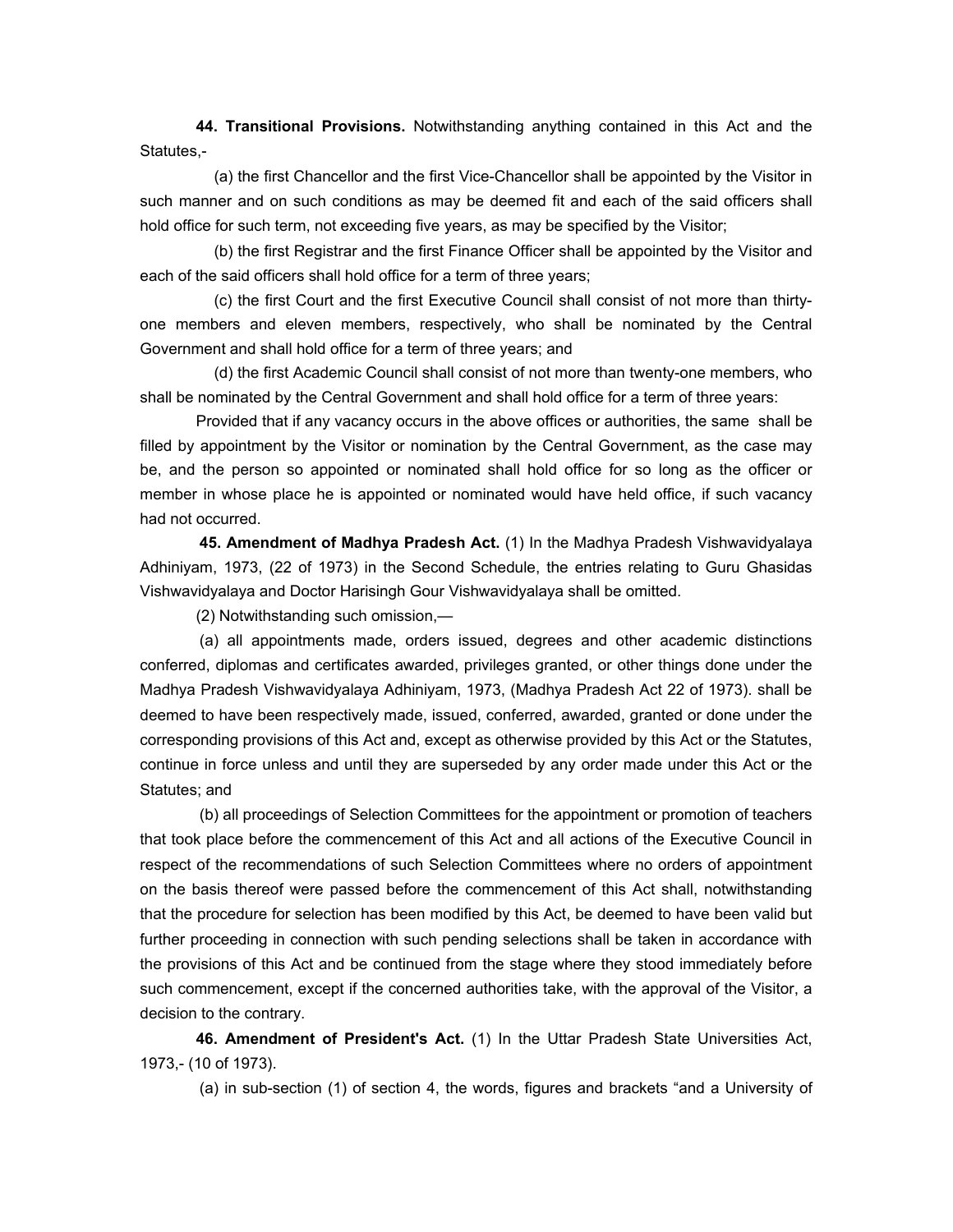Garhwal which shall from April 25, 1989 be called the Hemvati Nandan Bahuguna Garhwal University at Srinagar (District Garhwal)" shall be omitted;

 (b) in clause (d) of sub-section (l) of section 20, the words "the Hemvati Nandan Bahuguna Garhwal University" shall be omitted;

 (c) in sub-section (2) of section 52, for the words "the Universities of Kumaun and Garhwal" the words "the University of Kumaun" shall be substituted;

(d) section 72B shall be omitted;

(e) in the Schedule, Serial No. 8 and the entries relating thereto shall be omitted.

(2) Notwithstanding the omission and substitution referred to in sub-section (1),—

 (a) all appointments made, orders issued, degrees and other academic distinctions conferred, diplomas and certificates awarded, privileges granted, or other things done under the Uttar Pradesh State Universities Act, 1973, (President's Act of 1973) shall be deemed to have been respectively made, issued, conferred, awarded, granted or done under the corresponding provisions of this Act and, except as otherwise provided by this Act or the Statutes, continue in force unless and until they are superseded by any order made under this Act or the Statutes; and

 (b) all proceedings of Selection Committees for the appointment or promotion of teachers that took place before the commencement of this Act and all actions of the Executive Council in respect of the recommendations of such Selection Committees where no orders of appointment on the basis thereof were passed before the commencement of this Act shall, notwithstanding that the procedure for selection has been modified by this Act, be deemed to have been valid but further proceeding in connection with such pending selections shall be taken in accordance with the provisions of this Act and be continued from the stage where they stood immediately before such commencement, except if the concerned authorities take, with the approval of the Visitor, a decision to the contrary.

**47. Repeal and savings.** (1) The Central Universities Ordinance, 2009 (Ord.3 of 2009) is hereby repealed.

(2) Notwithstanding such repeal, anything done or any action taken under the said Ordinance shall be deemed to have been done or taken under the corresponding provisions of this Act, and

(a) all appointments made, orders issued, degrees and other academic distinctions conferred, diplomas and certificates awarded, privileges granted, or other things done under The Central Universities Ordinance, 2009, (Ord.3 of 2009) shall be deemed to have been respectively made, issued, conferred, awarded, granted or done under the corresponding provisions of this Act and, except as otherwise provided by, or under this Act or the Statutes, continue in force unless and until they are superseded by any order made under this Act or the Statutes; and

(b) all proceedings of Selection Committees for the appointment or promotion of teachers that took place before the commencement of this Act and all actions of the Executive Council in respect of the recommendations of such Selection Committees where no orders of appointment on the basis thereof were passed before the commencement of this Act shall, notwithstanding that the procedure for selection has been modified by this Act, be deemed to have been valid but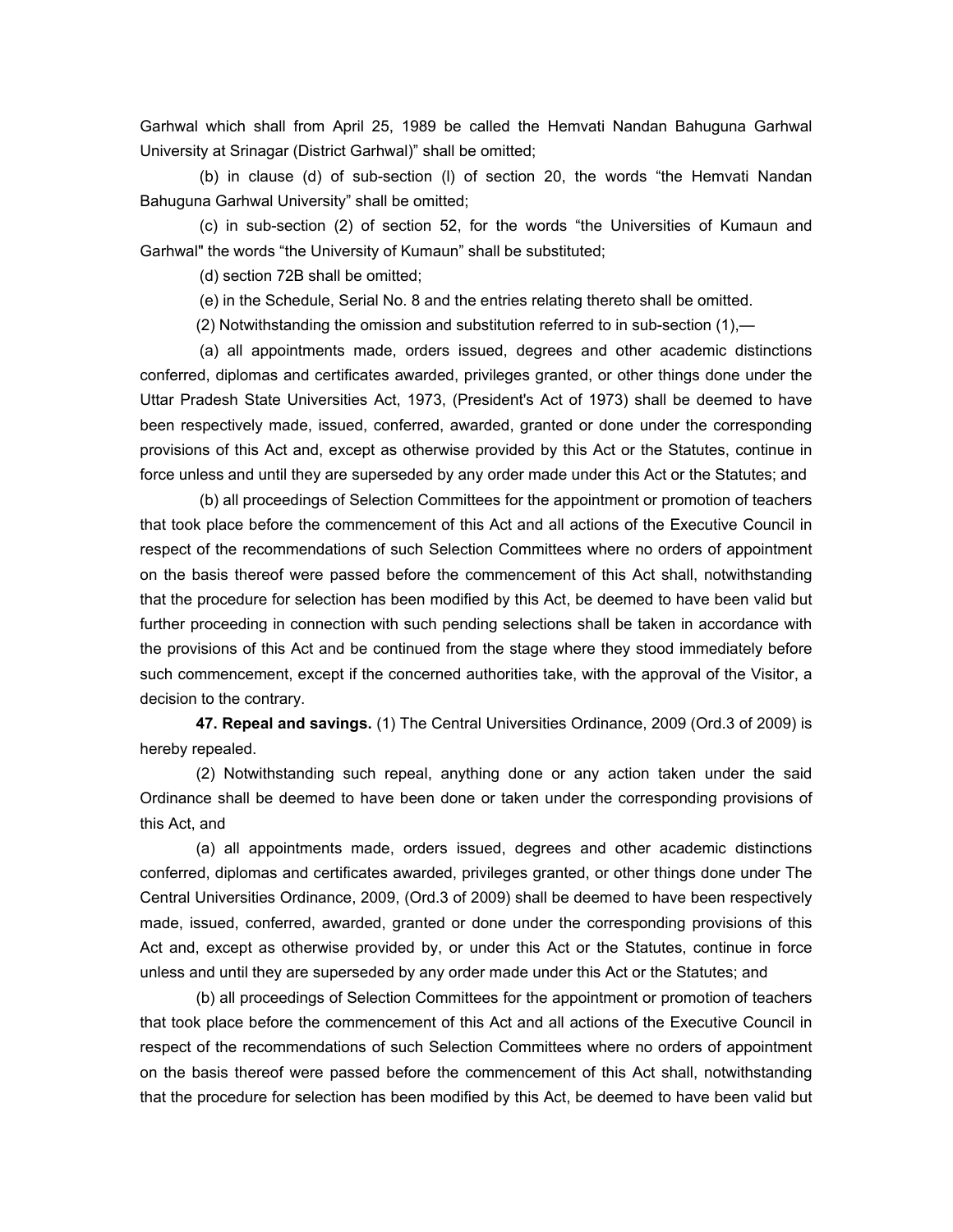further proceeding in connection with such pending selections shall be taken in accordance with the provisions of this Act and be continued from the stage where they stood immediately before such commencement, except if the concerned authorities take, with the approval of the Visitor, a decision to the contrary.

| Serial | Name of    | Name of the University           | Territorial jurisdiction        |
|--------|------------|----------------------------------|---------------------------------|
| No.    | the State  |                                  |                                 |
| 1.     | Bihar      | Central University of Bihar      | Whole of the State of Bihar     |
| 2.     | Gujarat    | Central University of Gujarat    | Whole of the State of Gujarat   |
| 3.     | Hariyana   | Central University of Haryana    | Whole of the State of Haryana   |
| 4.     | Himachala  | Central University of Himachal   | Whole of the State of Himachal  |
|        | Pradesh    | Pradesh                          | Pradesh                         |
| 5.     | Jammu and  | Central University of Jammu      | Whole of the State of Jammu     |
|        | Kashmir    | and Kashmir                      | and Kashmir                     |
| 6.     | Jharkhand  | Central University of Jharkhand  | Whole of the State of Jharkhand |
| 7.     | Karnataka  | Central University of Karnataka  | Whole of the State of Karnataka |
| 8.     | Kerala     | Central University of Kerala     | Whole of the State of Kerala    |
| 9.     | Orissa     | Central University of Orissa     | Whole of the State of Orissa    |
| 10.    | Punjab     | Central University of Punjab     | Whole of the State of Punjab    |
| 11.    | Rajasthan  | Central University of Rajasthan  | Whole of the State of Rajasthan |
| 12.    | Tamil Nadu | Central University of Tamil Nadu | Whole of the State of Tamil     |
|        |            |                                  | Nadu                            |

### **THE FIRST SCHEDULE [See section 3(4)]**

### **THE SECOND SCHEDULE**

#### **(See section 27)**

#### **The Statutes of the University**

**1. Chancellor.** (1) The Chancellor shall be appointed by the Visitor from a panel of not less than three persons recommended by the Executive Council from amongst persons of eminence in the academic or public life of the country:

Provided that if the Visitor does not approve of any of the persons so recommended, he may call for fresh recommendations from the Executive Council.

(2) The Chancellor shall hold office for a term of five years and shall not be eligible for reappointment:

Provided that notwithstanding the expiry of his term of office, the Chancellor shall continue to hold office until his successor enters upon his office.

**2. Vice Chancellor.** (1) The Vice-Chancellor shall be appointed by the Visitor from out of a panel recommended by a Committee as constituted under clause (2):

Provided that if the Visitor does not approve any of the persons included in the panel, he may call for an extended fresh panel.

(2) The Committee referred to in clause (1) shall consist of five persons, out of whom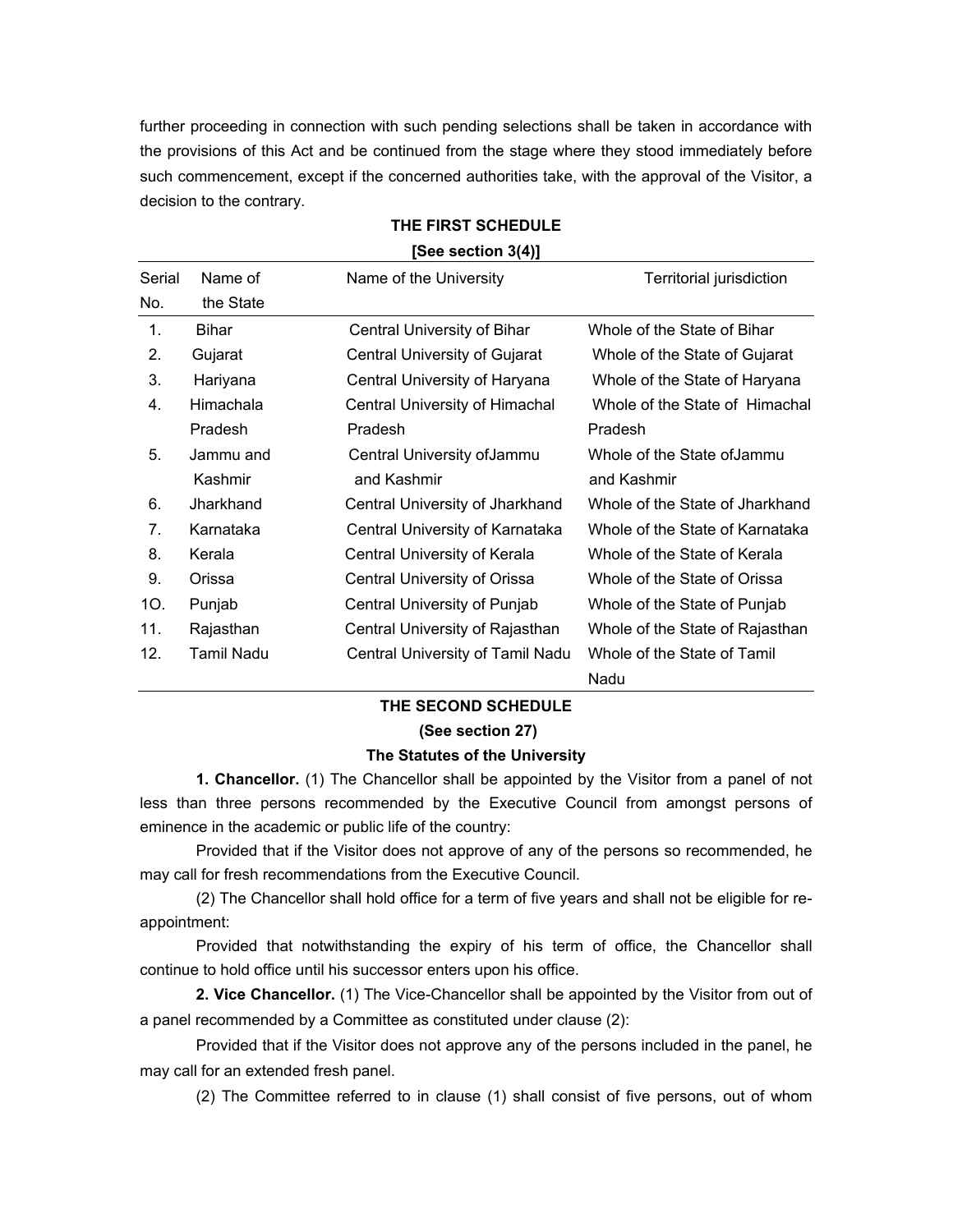three shall be nominated by the Executive Council and two by the Visitor, and one of the nominees of the Visitor shall be the convener of the Committee:

Provided that none of the members of the Committee shall be an employee of the University or a College or an Institution maintained by the University or a member of any authority of the University.

(3) The Vice-Chancellor shall be a whole-time salaried officer of the University.

(4) The Vice-Chancellor shall hold office for a term of five years from the date on which he enters upon his office, or until he attains the age of seventy years, whichever is earlier, and he shall not be eligible for re-appointment:

Provided that notwithstanding the expiry of the said period of five years, he shall continue in office until his successor is appointed and enters upon his office:

Provided further that the Visitor may direct any Vice-Chancellor after his term has expired, to continue in office for such period, not exceeding a total period of one year, as may be specified by him.

(5) Notwithstanding anything contained in clause (4), the Visitor may, at any time after the Vice-Chancellor has entered upon his office, by order in writing, remove the Vice-Chancellor from office on grounds of incapacity, misconduct or violation of statutory provisions:

Provided that no such order shall be made by the Visitor unless the Vice Chancellor has been given a reasonable opportunity of showing cause against the action proposed to be taken against him:

Provided further that the Visitor shall consult the Chancellor also before making such order:

Provided also that the Visitor may, at any time before making such order, place the Vice-Chancellor under suspension, pending enquiry.

(6) The emoluments and other conditions of service of the Vice-Chancellor shall be as follows:—

(i)The Vice-Chancellor shall be paid a monthly salary and allowances, other than house rent allowance, at the rates fixed by the Central Government from time to time and he shall be entitled, without payment of rent, to use a furnished residence throughout his term of office and no charge shall fall on the Vice-Chancellor in respect of the maintenance of such residence.

(ii) The Vice-Chancellor shall be entitled to such terminal benefits and allowances as may be fixed by the Central Government from time to time:

Provided that where an employee of the University, or a College or an Institution maintained by the University, or of any other University or any College or Institution maintained by or admitted to the privileges of, such other University, is appointed as the Vice-Chancellor, he may be allowed to continue to contribute to any provident fund of which he is a member and the University shall contribute to the account of such person in that provident fund at the same rate at which the person had been contributing immediately before his appointment as the Vice-Chancellor: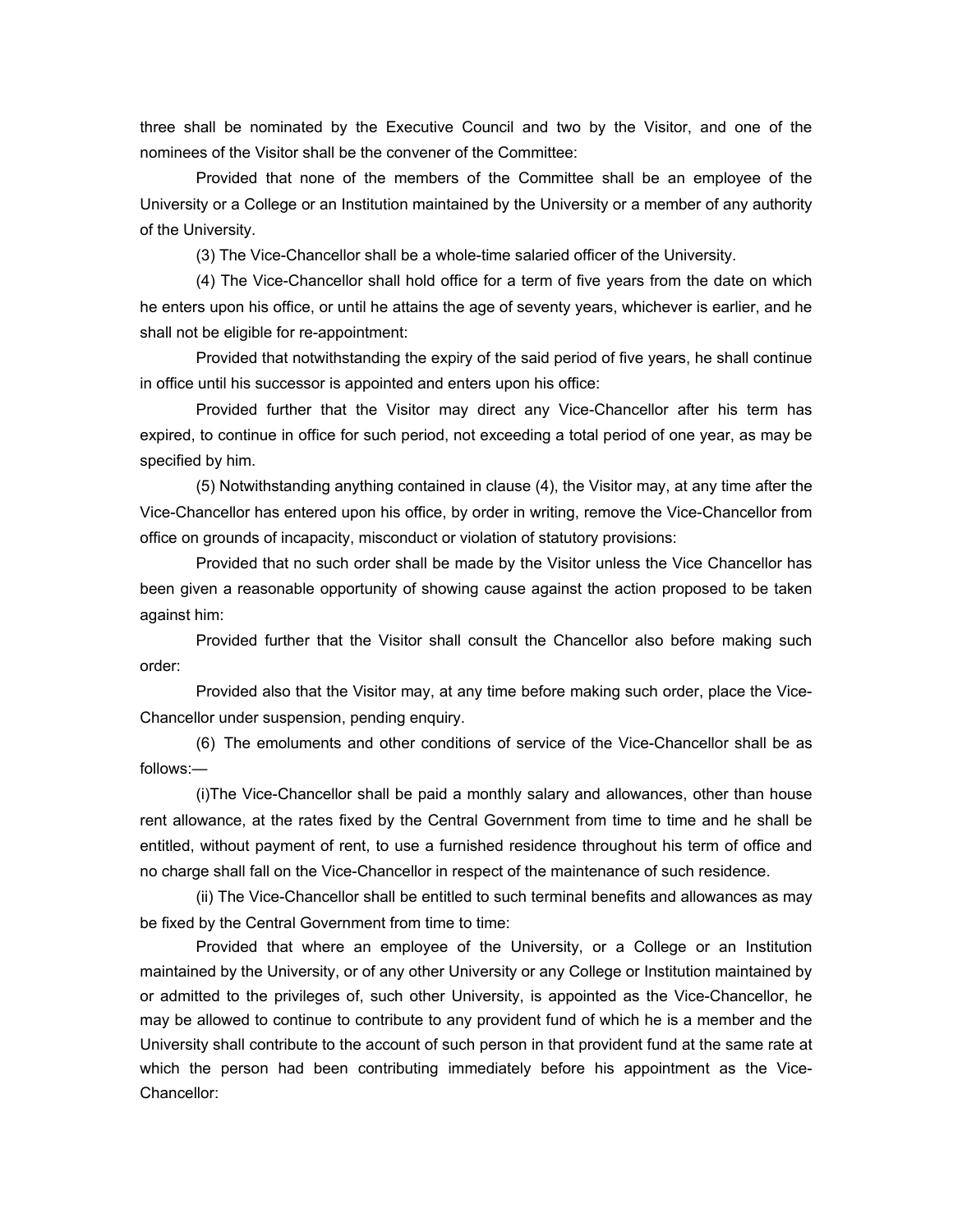Provided further that where such employee had been a member of any pension scheme, the University shall make the necessary contribution to such scheme.

(iii) The Vice-Chancellor shall be entitled to travelling allowance at such rates as may be fixed by the Executive Council.

(iv) The Vice-Chancellor shall be entitled to leave on full pay at the rate of thirty days in a calendar year and the leave shall be credited to his account in advance in two half-yearly instalments of fifteen days each on the first day of January and July every year:

Provided that if the Vice-Chancellor assumes or relinquishes charge of the office of the Vice-Chancellor during the currency of a half year, the leave shall be credited proportionately at the rate of two and-a-half days for each completed month of service.

(v) In addition to the leave referred to in sub-clause (iv), the Vice-Chancellor shall also be entitled to half-pay leave at the rate of twenty days for each completed year of service, and halfpay leave may also be availed of as commuted leave on full pay on medical certificate:

Provided that when such commuted leave is availed of, twice the amount of half-pay leave shall be debited against half-pay leave due.

(7) If the office of the Vice-Chancellor becomes vacant due to death, resignation or otherwise, or if he is unable to perform his duties due to ill-health or any other cause, the Pro-Vice-Chancellor shall perform the duties of the Vice-Chancellor:

Provided that if the Pro-Vice-Chancellor is not available, the senior-most Professor shall perform the duties of the Vice-Chancellor until a new Vice-Chancellor assumes office or the existing Vice-Chancellor resumes the duties of his office, as the case may be.

**3. Powers and duties of Vice Chancellor.** (1) The Vice-Chancellor shall be ex officio Chairman of the Executive Council, the Academic Council and the Finance Committee and shall, in the absence of the Chancellor, preside at the Convocations held for conferring degrees and at meetings of the Court.

(2) The Vice-Chancellor shall be entitled to be present at, and address, any meeting of any authority or other body of the University, but shall not be entitled to vote thereat unless he is a member of such authority or body.

(3) It shall be the duty of the Vice-Chancellor to see that this Act, the Statutes, the Ordinances and the Regulations are duly observed and he shall have all the powers necessary to ensure such observance.

(4) The Vice-Chancellor shall have all the powers necessary for the proper maintenance of discipline in the University and he may delegate any such powers to such person or persons as he deems fit.

(5) The Vice-Chancellor shall have the power to convene or cause to be convened the meetings of the Executive Council, the Academic Council and the Finance Committee.

**4. Pro–Vice Chancellor.** (1) The Pro-Vice-Chancellor shall be appointed by the Executive Council on the recommendation of the Vice-Chancellor:

Provided that where the recommendation of the Vice-Chancellor is not accepted by the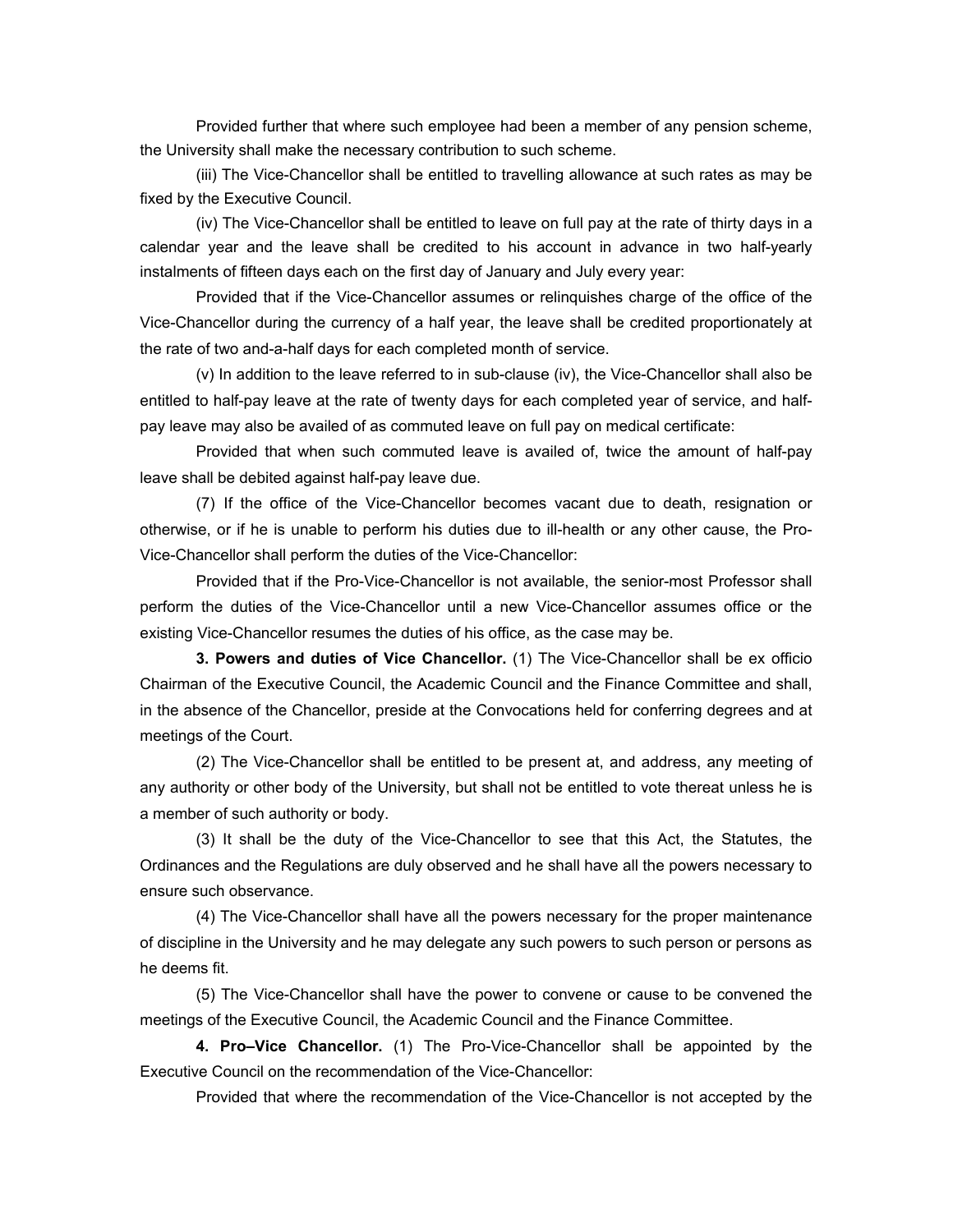Executive Council, the matter shall be referred to the Visitor who may either appoint the person recommended by the Vice-Chancellor or ask the Vice-Chancellor to recommend another person to the Executive Council:

Provided further that the Executive Council may, on the recommendation of the Vice-Chancellor, appoint a Professor to discharge the duties of the Pro-Vice-Chancellor in addition to his own duties as a. Professor.

(2) The term of office of the Pro-Vice-Chancellor shall be such as may be decided by the Executive Council but it shall not in any case exceed five years or until the expiration of the term of office of the Vice-Chancellor, whichever is earlier:

Provided that the Pro-Vice-Chancellor whose term of office has expired shall be eligible for re-appointment:

Provided further that, in any case, the Pro-Vice-Chancellor shall retire on attaining the age of seventy years:

Provided also that the Pro-Vice-Chancellor shall, while discharging the duties of the Vice-Chancellor under clause (7) of Statute 2, continue in office, notwithstanding the expiration of his term of office as Pro-Vice-Chancellor, until the Vice-Chancellor resumes office or a new Vice-Chancellor assumes office, as the case may be.

(3) The emoluments and other terms and conditions of service of the Pro-Vice-Chancellor shall be such as may be prescribed by the Ordinances.

(4) The Pro-Vice-Chancellor shall assist the Vice-Chancellor in respect of such matters as may be specified by the Vice-Chancellor in this behalf, from time to time, and shall also exercise such powers and perform such duties as may be assigned or delegated to him by the Vice-Chancellor.

**5. Deans of Schools.** (1) Every Dean of School shall be appointed by the Vice-Chancellor from amongst the Professors in the School by rotation in the order of seniority for a period of three years:

Provided that in case there is only one Professor or no Professor in a School, the Dean shall be appointed, for the time being, from amongst the Professor, if any, and the Associate Professors in the School by rotation in the order of seniority:

Provided further that a Dean on attaining the age of sixty-five years shall cease to hold office as such.

(2) When the office of the Dean is vacant or when the Dean is, by reason of illness, absence or any other cause, unable to perform duties of his office, the duties of the office shall be performed by the senior-most Professor or Associate Professor, as the case may be, in the School.

(3) The Dean shall be the Head of the School and shall be responsible for the conduct and maintenance of the standards of teaching and research in the School and shall have such other functions as may be prescribed by the Ordinances.

(4) The Dean shall have the right to be present and to speak at any meeting of the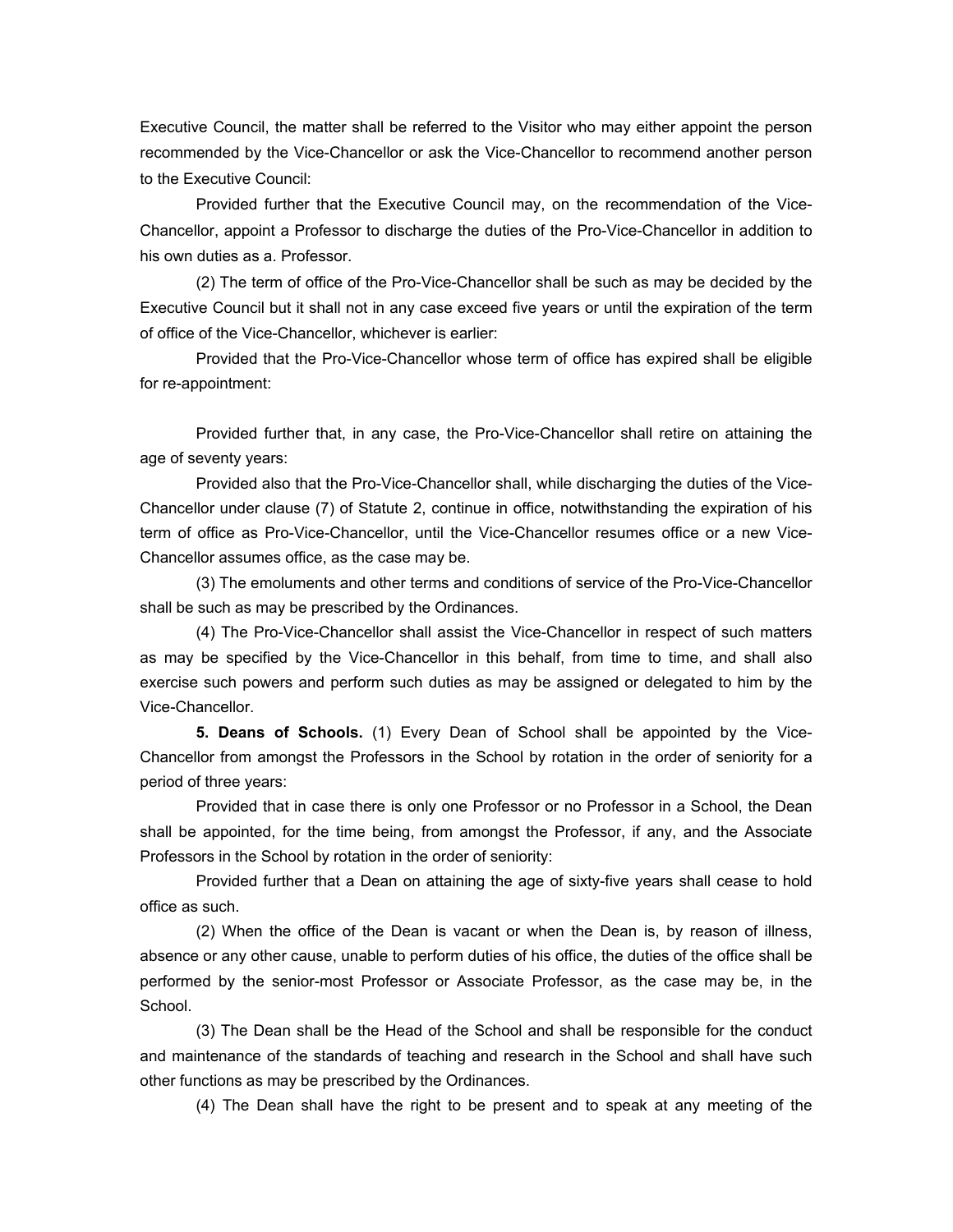Boards of Studies or Committees of the School, as the case may be, but shall not have the right to vote thereat unless he is a member thereof.

**6. Registrar.** (1) The Registrar shall be appointed by the Executive Council on the recommendation of a Selection Committee constituted for the purpose and shall be a whole-time salaried officer of the University.

(2) He shall be appointed for a term of five years and shall be eligible for re-appointment.

(3) The emoluments and other terms and conditions of service of the Registrar shall be such as may be prescribed by the Executive Council from time to time:

Provided that the Registrar shall retire on attaining the age of sixty-two years.

(4) When the office of the Registrar is vacant or when the Registrar is, by reason of illness, absence or any other cause, unable to perform the duties of his office, the duties of the office shall be performed by such person as the Vice-Chancellor may appoint for the purpose.

(5) (a) The Registrar shall have power to take disciplinary action against such of the employees, excluding teachers and other academic staff, as may be specified in the order of the Executive Council and to suspend them pending inquiry, to administer warnings to them or to impose on them the penalty of censure or the withholding of increment:

Provided that no such penalty shall be imposed unless the person has been given a reasonable opportunity of showing cause against the action proposed to be taken in regard to him.

(b) An appeal shall lie to the Vice-Chancellor against any order of the Registrar imposing any of the penalties specified in sub-clause (a).

(c) In a case where the inquiry discloses that a punishment beyond the power of the Registrar is called for, the Registrar shall, upon the conclusion of the inquiry, make a report to the Vice-Chancellor along with his recommendations:

Provided that an appeal shall lie to the Executive Council against an order of the Vice-Chancellor imposing any penalty.

(6) The Registrar shall be ex officio Secretary of the Executive Council and the Academic Council, but shall not be deemed to be a member of either of these authorities and he shall be ex officio Member-Secretary of the Court.

(7) it shall be the duty of the Registrar—

(a) to be the custodian of the records, the common seal and such other property of the University as the Executive Council shall commit to his charge;

(b) to issue all notices convening meetings of the Court, the Executive Council, the Academic Council and of any Committees appointed by those authorities;

(c) to keep the minutes of all the meetings of the Court, the Executive Council, the Academic Council and of any Committees appointed by those authorities;

(d) to conduct the official correspondence of the Court, the Executive Council and the Academic Council;

(e) to supply to the Visitor, copies of the agenda of the meetings of the authorities of the University as soon as they are issued and the minutes of such meetings;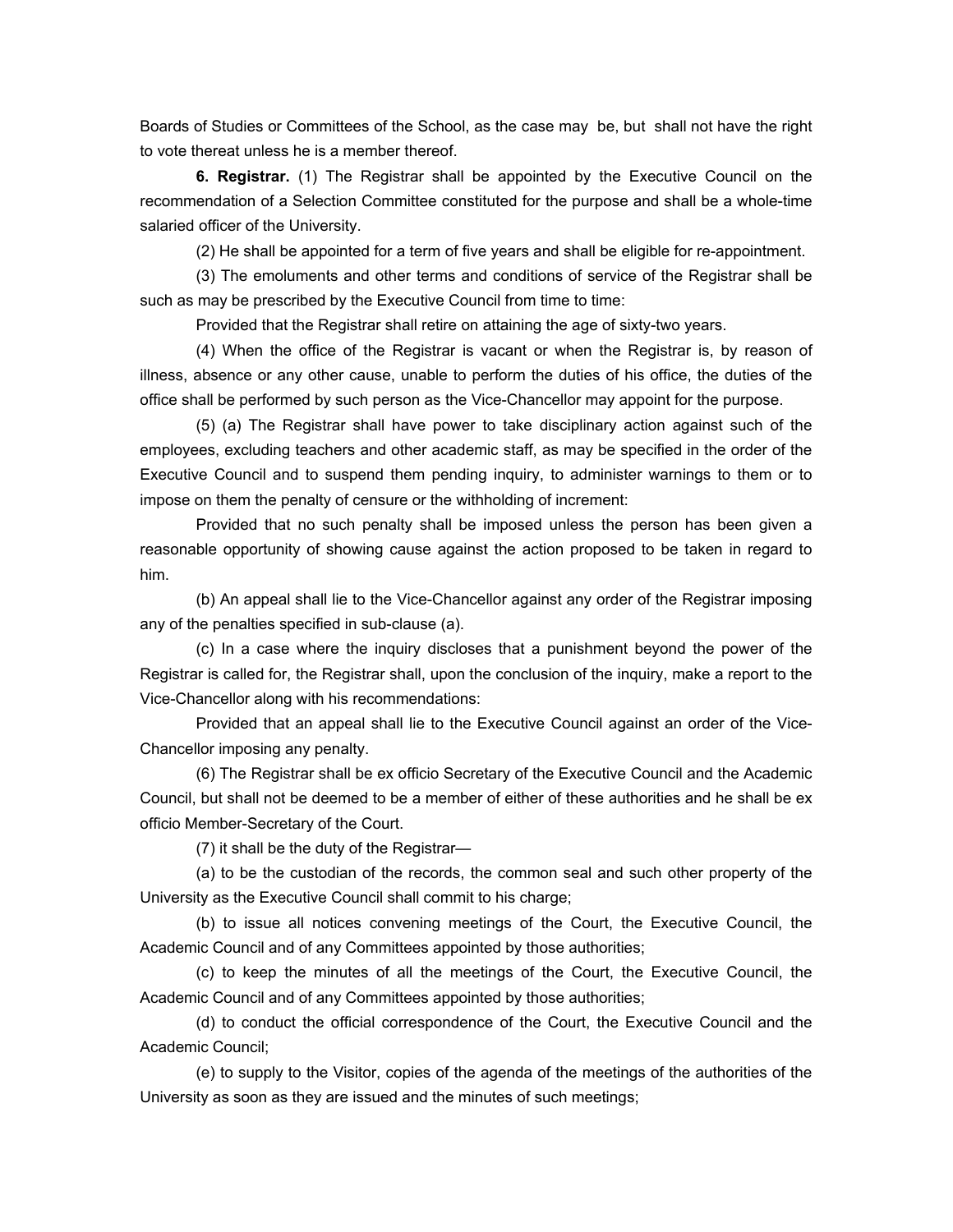(f) to represent the University in suits or proceedings by or against the University, sign powers of attorney and verify pleadings or depute his representative for the purpose; and

(g) to perform such other duties as may be specified in the Statutes, the Ordinances or the Regulations or as may be required from time to time by the Executive Council or the Vice-Chancellor.

**7. Finance Officer.** (1) The Finance Officer shall be appointed by the Executive Council on the recommendations of a Selection Committee constituted for the purpose and he shall be a whole-time salaried officer of the University.

(2) The Finance Officer shall be appointed for a term of five years and shall be eligible for re-appointment.

(3) The emoluments and other terms and conditions of service of the Finance Officer shall be such as may be prescribed by the Executive Council from time to time:

Provided that the Finance Officer shall retire on attaining the age of sixty-two years.

(4) When the office of the Finance Officer is vacant or when the Finance Officer is, by reason of illness, absence or any other cause, unable to perform the duties of his office, the duties of the office shall be performed by such person as the Vice-Chancellor may appoint for the purpose.

(5) The Finance Officer shall be ex officio Secretary of the Finance Committee, but shall not be deemed to be a member of such Committee.

(6) The Finance Officer shall—

(a) exercise general supervision over the funds of the University and shall advise it as regards its financial policy; and

(b) perform such other financial functions as may be assigned to him by the Executive Council or as may be prescribed by the Statutes or the Ordinances.

(7) Subject to the control of the Executive Council, the Finance Officer shall-

(a) hold and manage the property and investments of the University including trust and endowed property;

(b) ensure that the limits fixed by the Executive Council for recurring and nonrecurring expenditure for a year are not exceeded and that all moneys are expended on the purpose for which they are granted or allotted;

(c) be responsible for the preparation of annual accounts and the budget of the University and for their presentation to the Executive Council;

(d) keep a constant watch on the state of the cash and bank balances and on the state of investments;

(e) watch the progress of the collection of revenue and advise on the methods of collection employed;

(f) ensure that the registers of buildings, land, furniture and equipment are maintained upto-date and that stock-checking is conducted, of equipment and other consumable materials in all offices, Departments, Centres and Specialised Laboratories;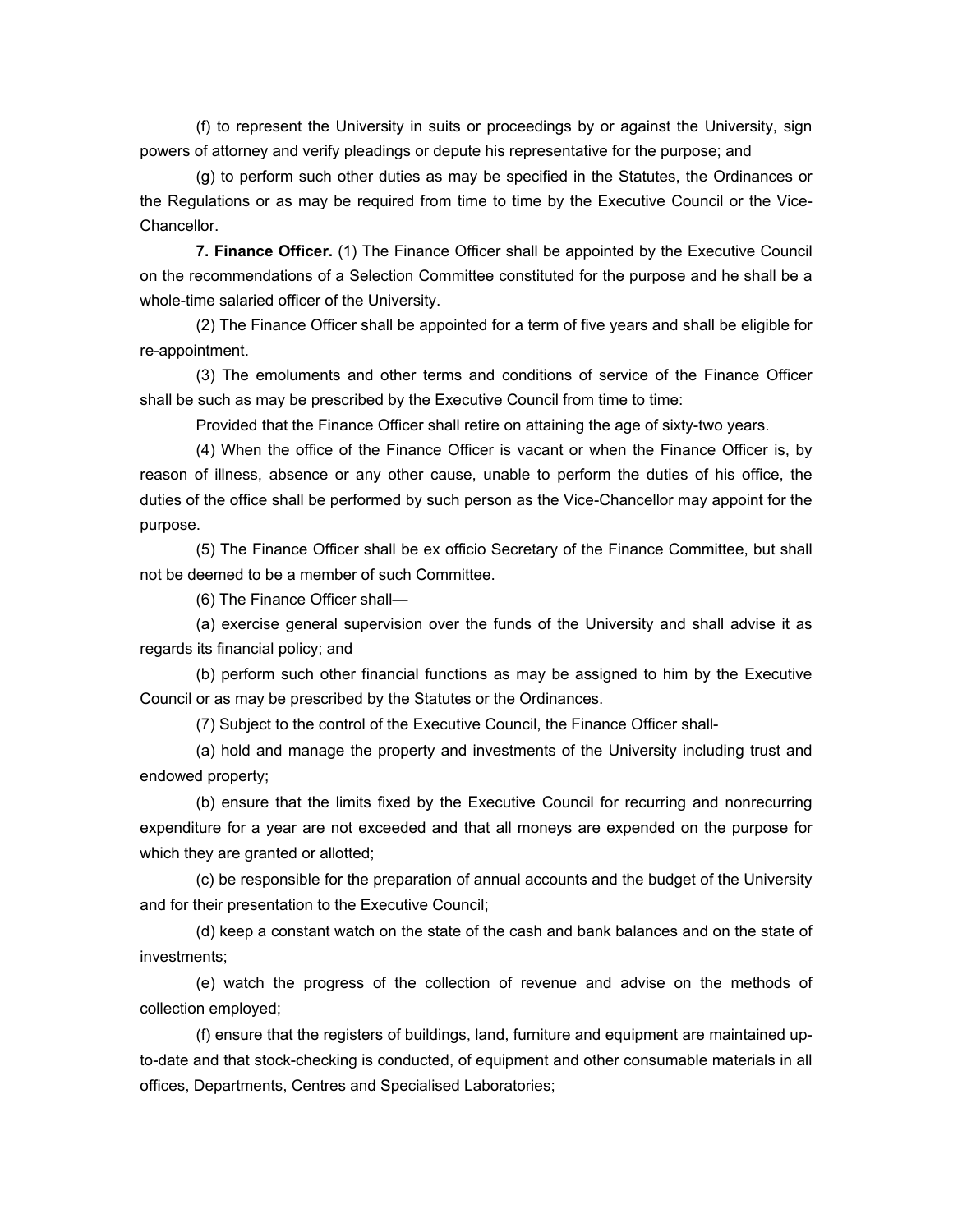(g) bring to the notice of the Vice-Chancellor on auathorised expenditure and other financial irregularities and suggest disciplinary action against persons at fault; and

(h) call for from any office, Department, Centre, Laboratory, College or Institution maintained by the University any information or returns that he may consider necessary for the performance of his duties.

(8) Any receipt given by the Finance Officer or the person or persons duly authorised in this behalf by the Executive Council for any money payable to the University shall be sufficient discharge for payment of such money.

**8. Controller of Examinations.** (1) The Controller of Examinations shall be appointed by the Executive Council on the recommendations of a Selection Committee constituted for the purpose and he shall be a whole-time salaried officer of the University.

 (2) The Controller of Examinations shall be appointed for a term of five years and shall be eligible for re-appointment.

 (3) The emoluments and other terms and conditions of service of the Controller of Examinations shall be such as may be prescribed by the Executive Council from time to time:

 Provided that the Controller of Examinations shall retire on attaining the age of sixtytwo years.

 (4) When the office of the Controller of Examinations is vacant or when the Controller of Examinations is, by reason of illness, absence or any other cause, unable to perform the duties of his office, the duties of the office shall be performed by such person as the Vice-Chancellor may appoint for the purpose.

(5) The Controller of Examinations shall arrange for and superintend the examinations of the University in the manner prescribed by the Ordinances.

**9. Librarian.** (1) The Librarian shall be appointed by the Executive Council on the recommendations of the Selection Committee constituted for the purpose and he shall be a whole-time salaried officer of the University.

(2) The Librarian shall exercise such powers and perform such duties as may be assigned to him by the Executive Council.

**10. Meetings of Court.** (1) An annual meeting of the Court shall be held on a date to be fixed by the Executive Council unless some other date has been fixed by the Court in respect of any year.

(2) At an annual meeting of the Court, a report on the working of the University during the previous year, together with a statement of the receipts and expenditure, the balance-sheet as audited, and the financial estimates for the next year shall be presented.

(3) A copy of the statement of receipts and expenditure, the balance-sheet and the financial estimates referred to in clause (2) shall be sent to every member of the Court at least seven days before the date of the annual meeting.

(4) Special meetings of the Court may be convened by the Executive Council or the Vice-Chancellor or if there is no Vice-Chancellor, the Pro-Vice-Chancellor or if there is no Pro-Vice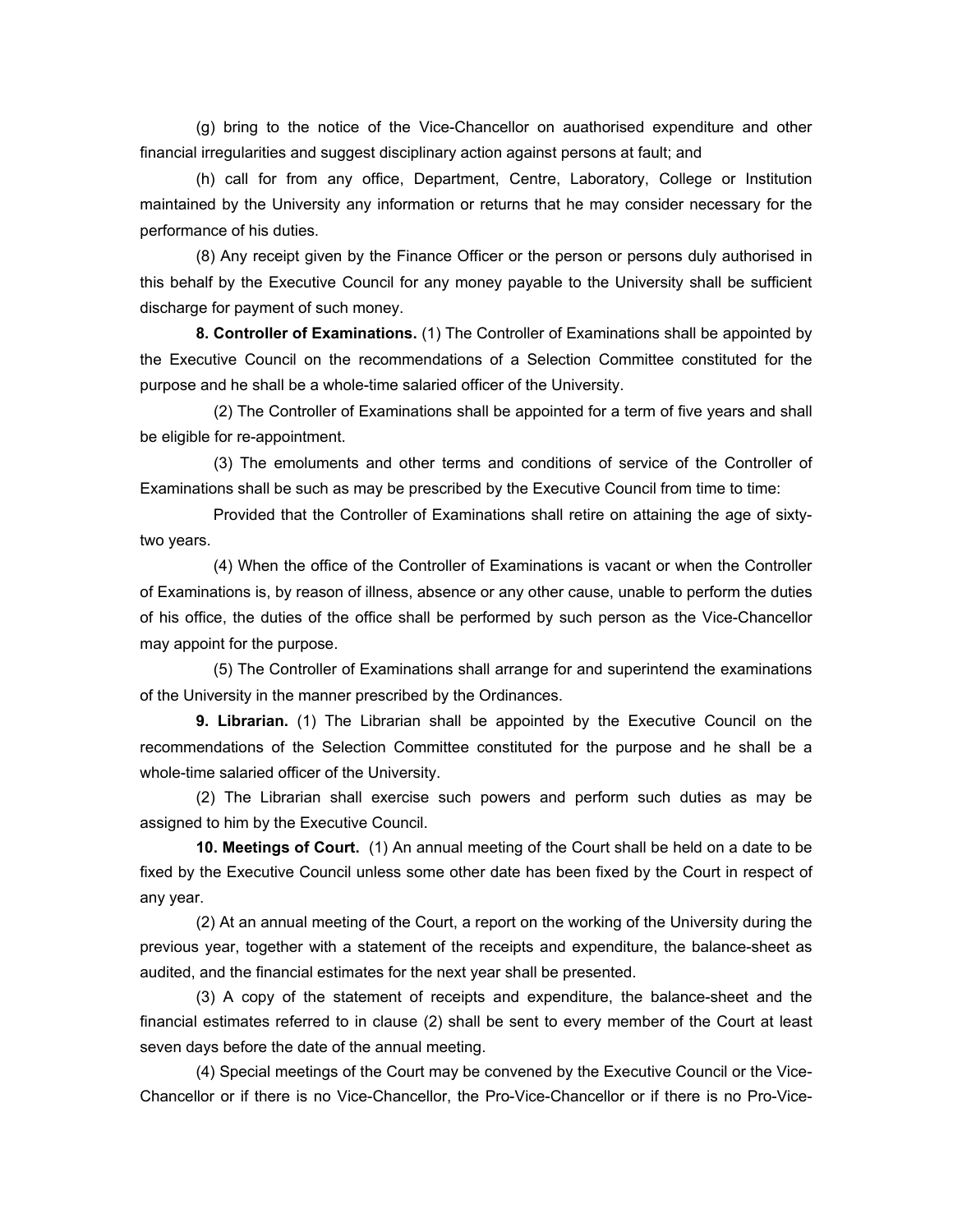Chancellor, by the Registrar.

(5) Eleven members of the Court shall form a quorum for a meeting of the Court.

**11. Quorum for meeting of Executive Council.** Seven members of the Executive Council shall form a quorum for a meeting of the Executive Council.

**12. Powers and functions of Executive Council.** (1) The Executive Council shall have the power of management and administration of the revenues and property of the University and the conduct of all administrative affairs of the University not otherwise provided for.

(2) Subject to the provisions of this Act, the Statutes and the Ordinances, the Executive Council shall, in addition to all other powers vested in it, have the following powers, namely:-

(i) to create teaching and other academic posts including Chairs, to determine the number and emoluments of such posts and to define the duties and conditions of service of Professors, Associate Professors, Assistant Professors and other academic staff:

Provided that no action shall be taken by the Executive Council in respect of the number and qualifications of teachers and other academic staff otherwise than after consideration of the recommendations of the Academic Council;

(ii) to appoint such Professors, Associate Professors, Assistant Professors and other academic staff including Chairs, as may be necessary, on the recommendation of the Selection Committee constituted for the purpose and to fill up temporary vacancies therein;

(iii) to promote inter-facial research by making joint appointments of teaching staff in different Schools, Departments and Centres;

(iv) to create administrative, ministerial and other necessary posts and to define their duties and conditions of their service and to make appointments thereto in the manner prescribed by the Ordinances;

(v) to grant leave of absence to any officer of the University other than the Chancellor and the Vice-Chancellor, and to make necessary arrangements for the discharge of the functions of such officer during his absence;

(vi) to regulate and enforce discipline among employees in accordance with the Statutes and the Ordinances;

(vii) to manage and regulate the finances, accounts, investments, property, business and all other administrative affairs of the University and for that purpose to appoint such agents as it may think fit;

(viii) to fix limits on the total recurring and the total non-recurring expenditure for a year on the recommendation of the Finance Committee;

(ix) to invest any money belonging to the University, including any unapplied income, in such stocks, funds, share or securities, from time to time, as it may think fit or in the purchase of immovable property in India, with the like powers of varying such investment from time to time;

(x) to transfer or accept transfers of any movable or immovable property on behalf of the University;

(xi) to provide buildings, premises, furniture and apparatus and other means needed for carrying on the work of the University;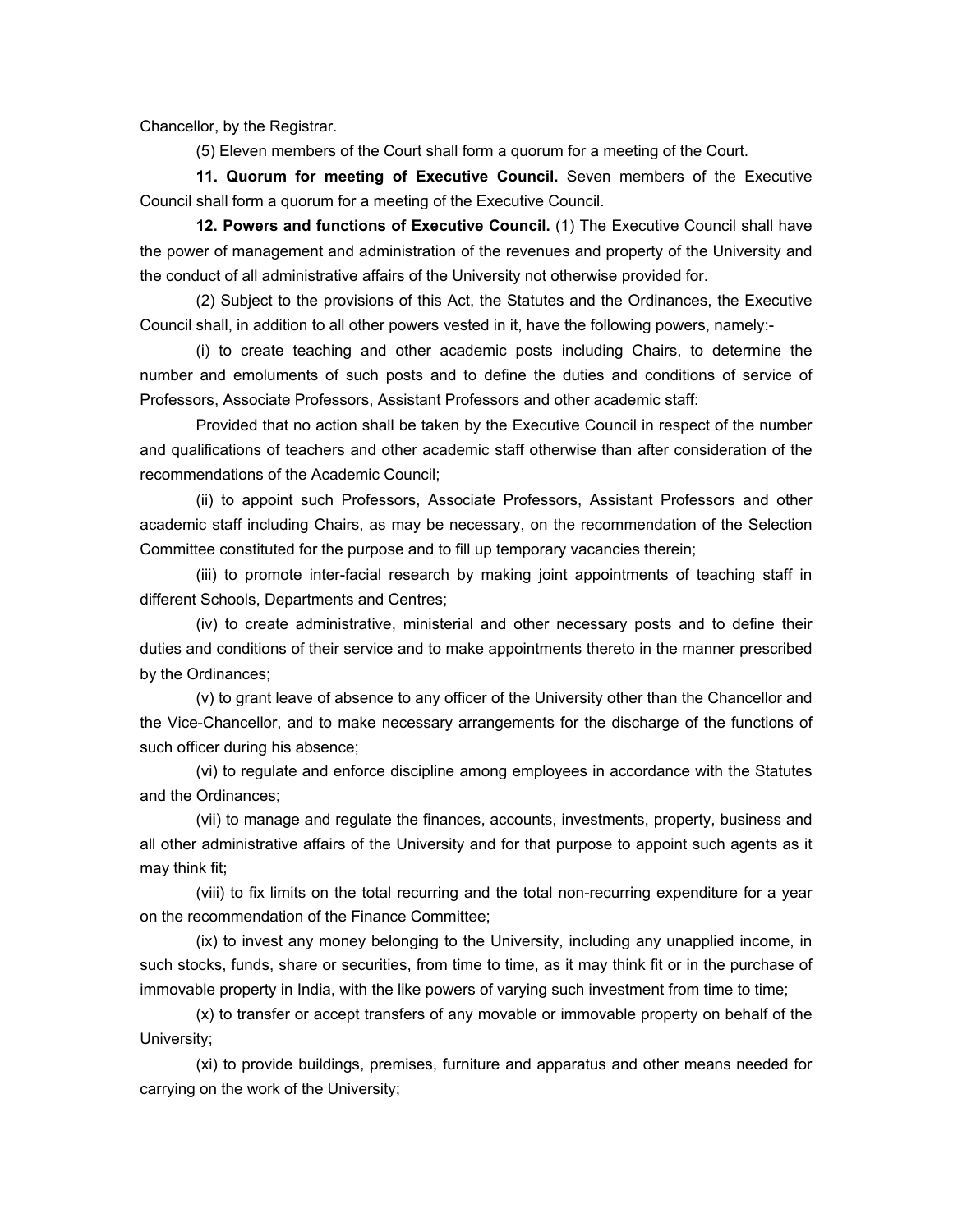(xii) to enter into, vary, carry out and cancel contracts on behalf of the University;

(xiii) to entertain, adjudicate upon, and if thought fit, to redress any grievances of the employees and students of the University who may, for any reason, feel aggrieved;

(xiv) to appoint examiners and moderators and, if necessary, to remove them, and to fix their fees, emoluments and travelling and other allowances, after consulting the Academic Council;

(xv) to select a common seal for the University and provide for the use of such seal;

(xvi) to make such special arrangements as may be necessary for the residence of women students;

(xvii) to institute fellowships, scholarships, studentships, medals and prizes;

(xviii) to provide for the appointment of Visiting Professors, Emeritus Professors, Consultants and Scholars and determine the terms and conditions of such appointments;

(xix) to enter into partnership with industry and non-governmental agencies for the advancement of knowledge and establish a corpus of funds out of the profits of such partnership; and

(xx) to exercise such other powers and perform such other duties as may be conferred or imposed on it by this Act or the Statutes.

**13. Quorum of meeting of Academic Council.** Nine members of the Academic Council shall form a quorum for a meeting of the Academic Council.

**14. Powers and functions of Academic Council.** Subject to the provisions of this Act, the Statutes and the Ordinances, the Academic Council shall, in addition to all other powers vested in it, have the following powers, namely:

(a) to exercise general supervision over the academic policies of the University and to give directions regarding methods of instruction, co-ordination of teaching among the Colleges and the Institutions, evaluation of research and improvement of academic standards;

(b) to bring about and promote inter-School co-ordination and to establish or appoint such committees or boards as may be deemed necessary for the purpose;

(c) to consider matters of general academic interest either on its own initiative, or on a reference by a School or the Executive Council, and to take appropriate action thereon; and

(d) to frame such Regulations and rules consistent with the Statutes and the Ordinances regarding the academic functioning of the University, discipline, residence, admissions, award of fellowships and studentships, fees, concessions, corporate life and attendance.

**15. Schools of Studies and Departments.** (1) The University shall have such Schools of Studies as may be specified in the Statutes.

(2) Every School shall have a School Board and the members ofthe first School Board shall be nominated by the Executive Council for a period of three years.

(3) The composition, powers and functions of a School Board shall be prescribed by the Ordinances.

(4) The conduct of the meetings of a School Board and the quorum required for such meetings shall be prescribed by the Ordinances.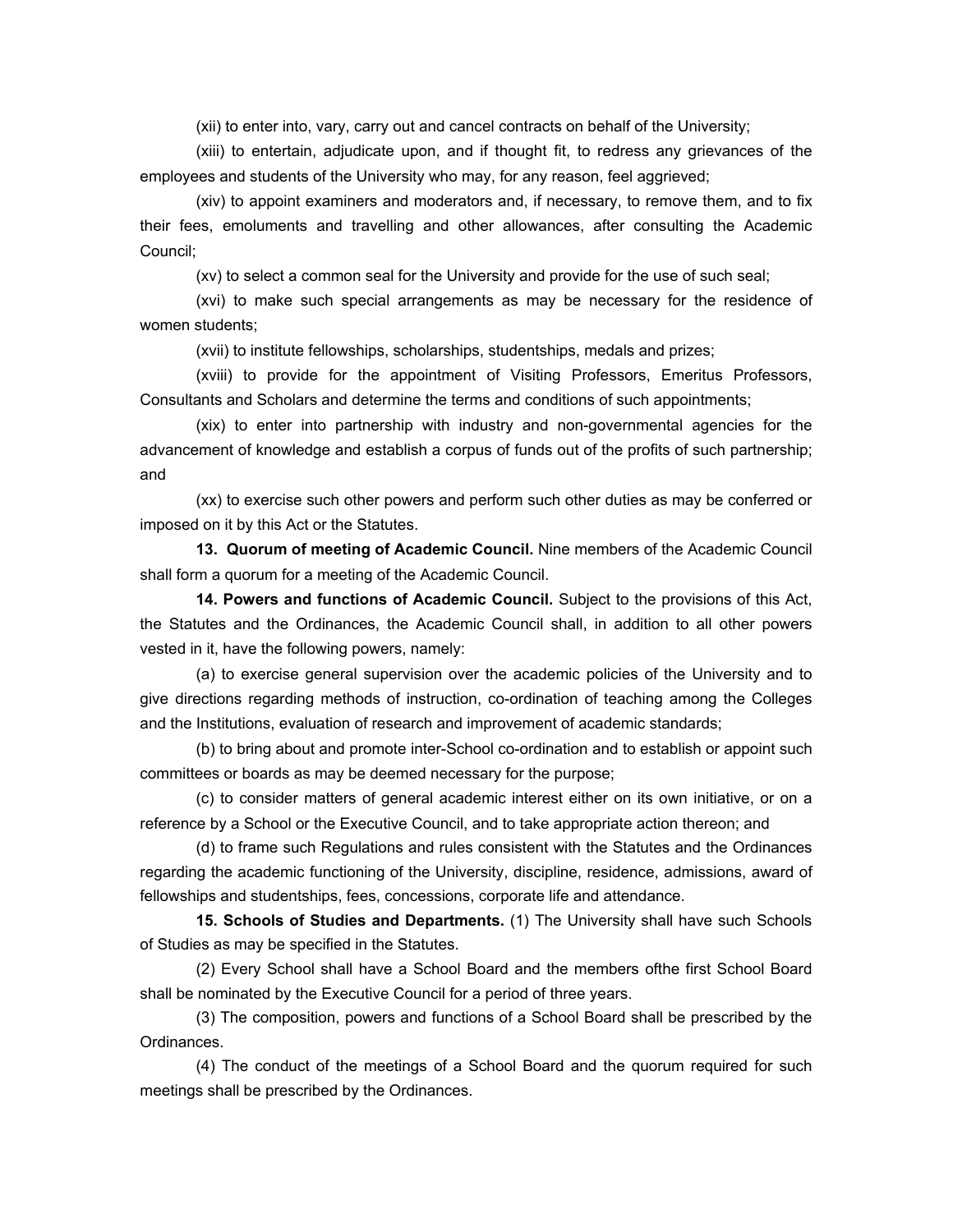(5) (a) Every School shall consist of such Departments as may be assigned to it by the Ordinances:

Provided that the Executive Council may, on the recommendation of the Academic Council, establish Centres of Studies to which may be assigned such teachers of the University as the Executive Council may consider necessary.

(b) Each Department shall consist of the following members, namely:

(i) teachers of the Department;

(ii) persons conducting research in the Department;

(iii) Dean of the School;

(iv) Honorary Professors, if any, attached to the Department; and

 (v) such other persons as may be members of the Department in accordance with the provisions of the Ordinances.

**16. Board of Studies.** (1) Each Department shall have a Board of Studies.

 (2) The constitution of the Board of Studies and the term of office of its members shall be prescribed by the Ordinances.

 (3) Subject to the overall control and supervision of the Academic Council, the functions of a Board of Studies shall be to approve subjects for research for various degrees and other requirements of research degrees and to recommend to the concerned School Board in the manner prescribed by the Ordinances-

 (a) courses of studies and appointment of examiners for courses, but excluding research degrees;

(b) appointment of supervisors for research; and

(c) measures for the improvement of the standard of teaching and research:

Provided that the above functions of a Board of Studies shall, during the period of three years immediately after the commencement of this Act, be performed by the Department.

**17. Finance Committee.** (1) The Finance Committee shall consist of the following members, namely:-

(i) the Vice-Chancellor;

(ii) the Pro-Vice-Chancellor;

(iii) one person to be nominated by the Court;

(iv) three persons to be nominated by the Executive Council, out of whom at least one shall be a member of the Executive Council; and

(v) three persons to be nominated by the Visitor.

(2) Five members of the Finance Committee shall form a quorum for a meeting of the Finance Committee.

(3) All the members of the Finance Committee, other than ex officio members, shall hold office for a term of three years.

(4) A member of the Finance Committee shall have the right to record a minute of dissent if he does not agree with any decision of the Finance Committee.

(5) The Finance Committee shall meet at least thrice every year to examine the accounts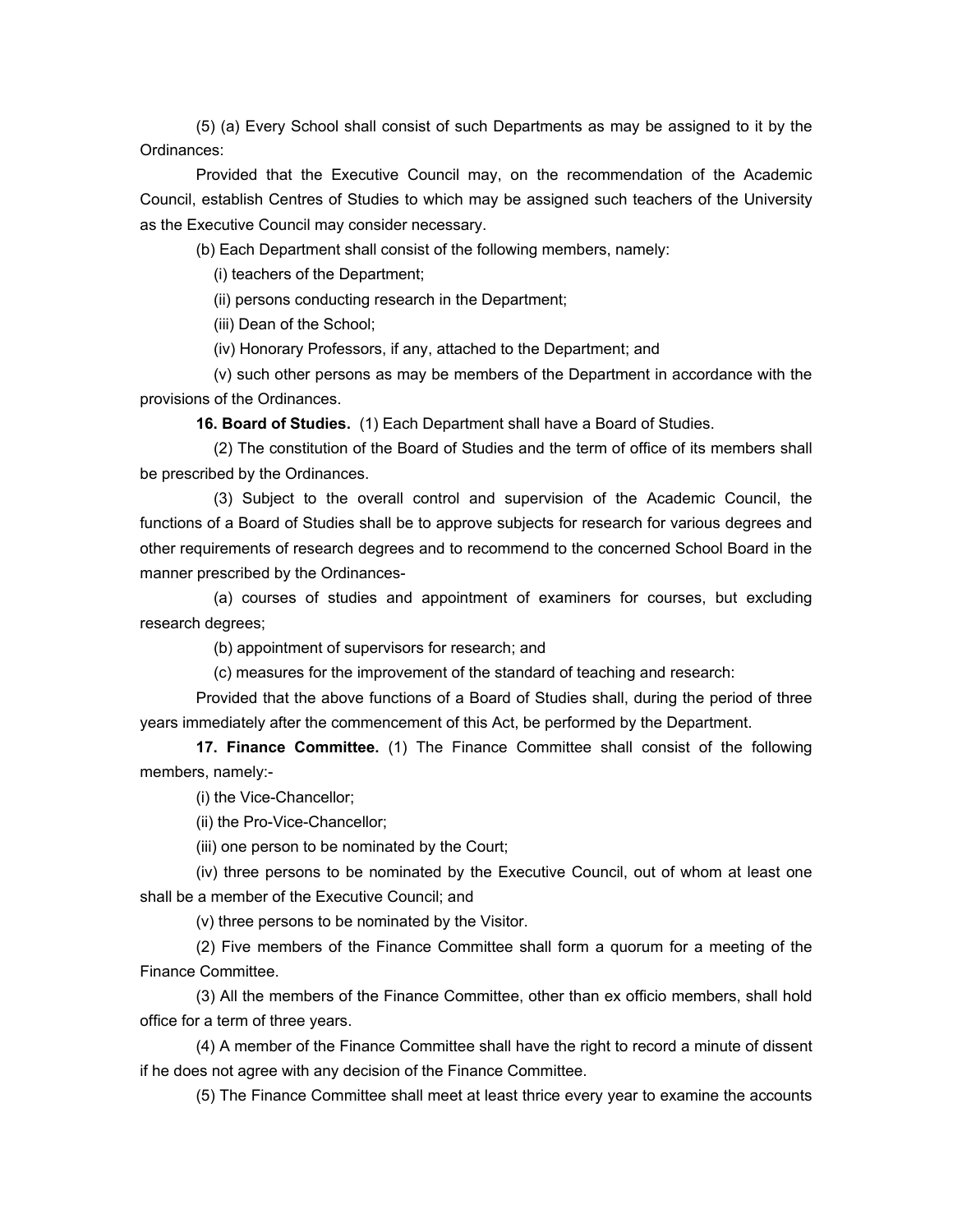and to scrutinise proposals for expenditure.

(6) All proposals relating to creation of posts, and those items which have not been included in the Budget, shall be examined by the Finance Committee before they are considered by the Executive Council.

(7) The annual accounts and the financial estimates of the University prepared by the Finance Officer shall be laid before the Finance Committee for consideration and comments and thereafter submitted to the Executive Council for approval.

(8) The Finance Committee shall recommend limits for the total recurring expenditure and the total non-recurring expenditure for the year, based on the income and resources of the University (which, in the case of productive works, may include the proceeds of loans).

**18. Selection Committees.** (1) There shall be Selection Committees for making recommendations to the Executive Council for appointment to the posts of Professor, Associate Professor, Assistant Professor, Registrar, Finance Officer, Controller of Examinations, Librarian and Principals of Colleges and Institutions maintained by the University.

(2) The Selection Committee for appointment to the posts specified in Column I of the Table below shall consist of the Vice-Chancellor, a nominee of the Visitor and the persons specified in the corresponding entry in Column 2 of the said Table:

| 1                                 |       | 2                                                       |
|-----------------------------------|-------|---------------------------------------------------------|
| Professor                         | (i)   | The Dean of the School.                                 |
|                                   | (ii)  | The Head of the Department, if he is a Professor.       |
|                                   | (iii) | Three persons not in the service of the University,     |
|                                   |       | nominated by the Executive Council, out of a panel of   |
|                                   |       | names recommended by the Academic Council for           |
|                                   |       | their special knowledge of, or interest in, the subject |
|                                   |       | with which the Professor will be concerned.             |
| Associate Professor/              | (i)   | The Head of the Department.                             |
| <b>Assistant Professor</b>        |       |                                                         |
|                                   | (ii)  | One Professor nominated by the Vice-Chancellor          |
|                                   | (iii) | Two persons not in the service of the University,       |
|                                   |       | nominated by the Executive Council, out of a panel of   |
|                                   |       | names recommended by the Academic Council for           |
|                                   |       | their special knowledge of, or interest in, the subject |
|                                   |       | with which the Associate Professor or Assistant         |
|                                   |       | Professor will be concerned.                            |
| Registrar/Finance Officer/        | (i)   | Two members of the Executive Council nominated by       |
| <b>Controller of Examinations</b> |       | it.                                                     |
|                                   | (ii)  | One person not in the service of the University         |
|                                   |       | nominated by the Executive Council.                     |
| Librarian                         | (i)   | Two persons not in the service of the University who    |
|                                   |       |                                                         |

**TABLE**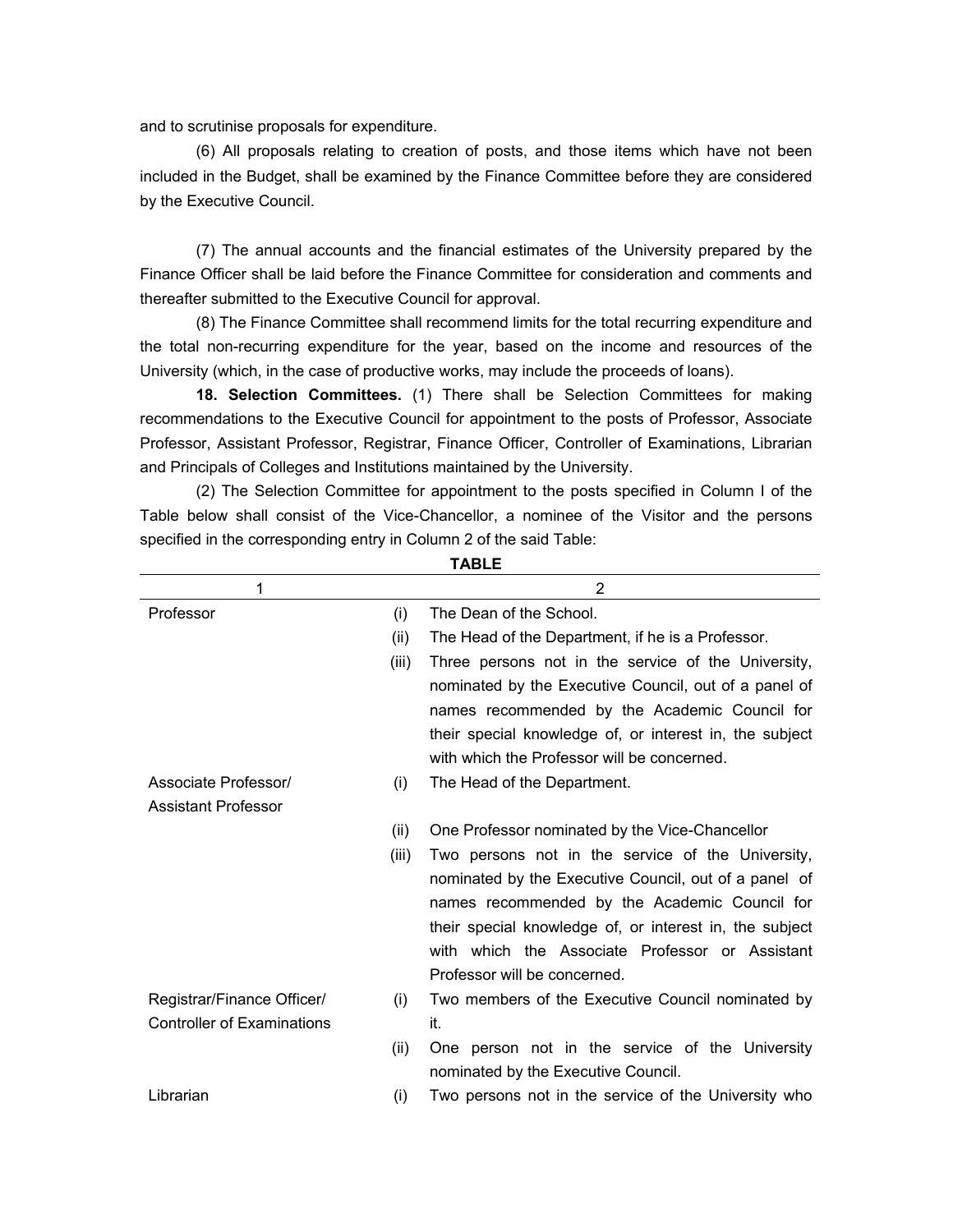have special knowledge of the subject of the Library Science or Library Administration nominated by the Executive Council.

 (ii) One person not in the service of the University nominated by the Executive Council.

Principal of College or Institution maintained by the **University**  Three persons not in the service of the University of whom two shall be nominated by the Executive Council and one by the Academic Council for their special knowledge of, or interest in, a subject in which instruction is being provided by the College or Institution

**Note 1.-** Where the appointment is being made for an inter-disciplinary project, the head of the project shall be deemed to be the Head of the Department concerned.

**Note 2.-** The Professor to be nominated by the Vice-Chancellor shall be a Professor concerned with the speciality for which the selection is being made and the Vice-Chancellor shall consult the Head of the Department and the Dean of School before nominating the Professor.

(3) The Vice-Chancellor, or in his absence the Pro-Vice-Chancellor, shall convene and preside at the meeting of the Selection Committee:

Provided that the meeting of the Selection Committee shall be fixed after prior consultation with, and subject to the convenience of Visitor's nominee and the experts nominated by the Executive Council:

Provided further that the proceedings of the Selection Committee shall not be valid unless,—

(a) where the number of Visitor's nominee and the persons nominated by the Executive Council is four in all, at least three of them attend the meeting; and

(b) where the number of Visitor's nominee and the persons nominated by the Executive Council is three in all, at least two of them attend the meeting.

(4) The procedure to be followed by the Selection Committee shall be laid down in the Ordinances.

(5) If the Executive Council is unable to accept the recommendations made by the Selection Committee, it shall record its reasons and submit the case to the Visitor for final orders.

(6) Appointments to temporary posts shall be made in the manner indicated below:—

(i) If the temporary vacancy is for duration longer than one academic session, it shall be filled on the advice of the Selection Committee in accordance with the procedure indicated in the foregoing clauses:

Provided that if the Vice-Chancellor is satisfied that in the interests of work it is necessary to fill the vacancy, the appointment may be made on a purely temporary basis on the advice of a local Selection Committee referred to in sub-clause (ii) for a period not exceeding six months.

(ii) If the temporary vacancy is for a period less than a year, an appointment to such vacancy shall be made on the recommendation of a local Selection Committee consisting of the Dean of the School concerned, the Head of the Department and a nominee of the Vice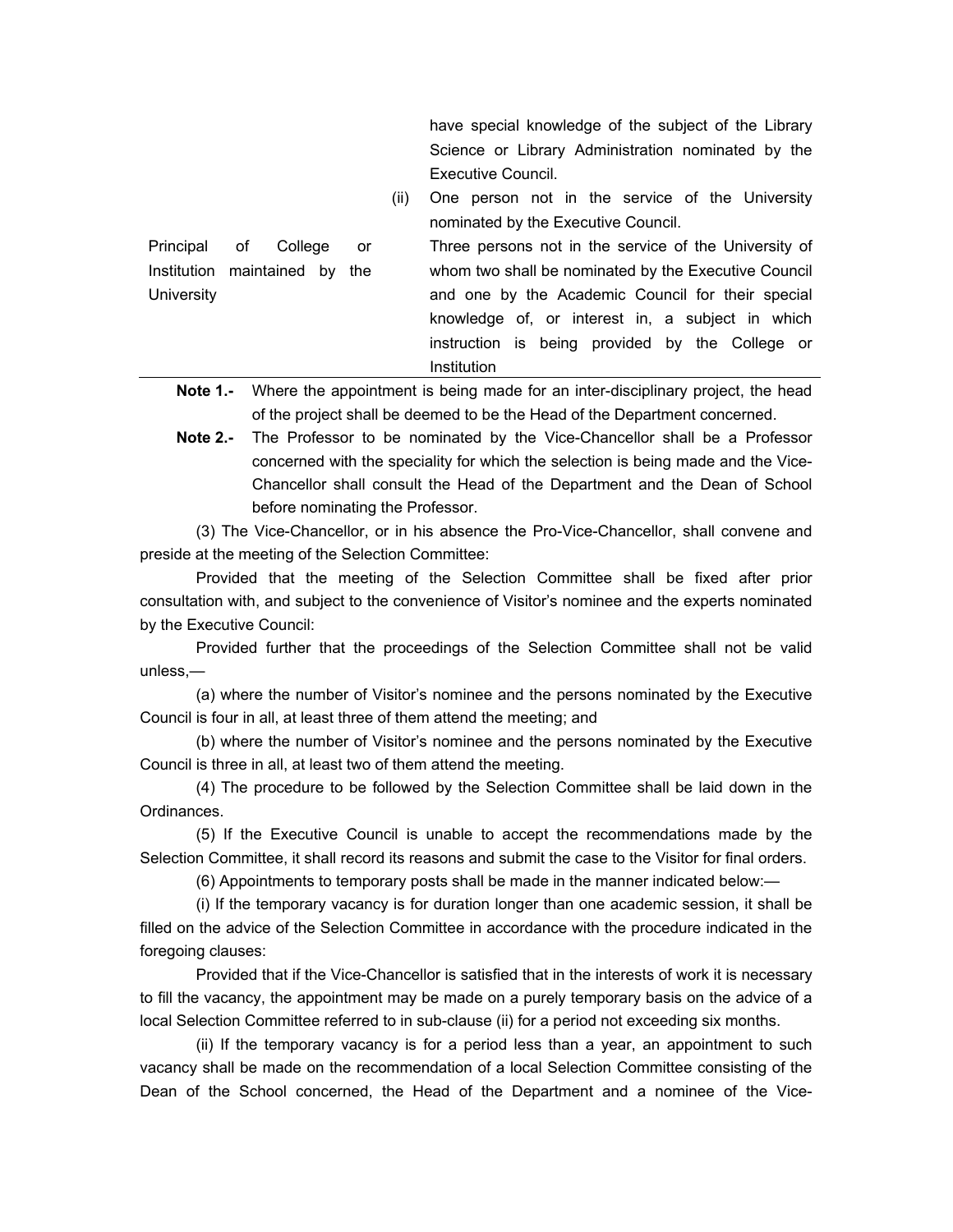Chancellor:

Provided that if the same person holds the offices of the Dean and the Head of the Department, the Selection Committee may contain two nominees of the Vice-Chancellor:

 Provided further that in the case of sudden casual vacancies of teaching posts caused by death or any other reason, the Dean may, in consultation with the Head of the Department concerned, make a temporary appointment for a month and report to the Vice-Chancellor and the Registrar about such appointment.

 (iii) No teacher appointed temporarily shall, if he is not recommended by a regular Selection Committee for appointment under the Statutes, be continued in service on such temporary employment, unless he is subsequently selected by a local Selection Committee or a regular Selection Committee, for a temporary or permanent appointment, as the case may be.

**(19) Special mode of appointment.** (1) Notwithstanding anything contained in Statute 18, the Executive Council may invite a person of high academic distinction and professional attainments to accept a post of Professor or Associate Professor or any other equivalent academic post in the University on such terms and conditions as it deems fit and on the person agreeing to do so appoint him to the post:

 Provided that the Executive Council may also create supernumerary posts for a specified period for appointment of such persons:

 Provided further that the number of supernumerary posts so created should not exceed five per cent. of the total posts in the University.

 (2) The Executive Council may appoint a teacher or any other academic staff working in any other University or organisation for undertaking a Joint project in accordance with the manner laid down in the Ordinances.

**20. Appointment for fixed tenure.** The Executive Council may appoint a person selected in accordance with the procedure laid down In Statute 18 for a fixed tenure on such terms and conditions as it deems fit

**21. Committees.** (1) An authority of the University may appoint as many standing or special Committees as it may deem fit, and may appoint to such Committees persons who are not members of such authority.

 (2) A Committee appointed under clause (1) may deal with any subject delegated to it subject to subsequent confirmation by the authority appointing it.

**22. Terms and conditions of service and code of conduct of teachers. etc.** (1) All the teachers and other academic staff of the University shall, in the absence of any agreement to the contrary, be governed by the terms and conditions of service and code of conduct as are specified in the Statutes, the Ordinances and the Regulations.

(2) The emoluments of members of the academic staff shall be such as may be prescribed by the Ordinances.

(3) Every teacher and member of the academic staff of the University shall be appointed on a written contract, the form of which shall be prescribed by the Ordinances.

(4) A copy of every contract referred to in clause (3) shall be deposited with the Registrar.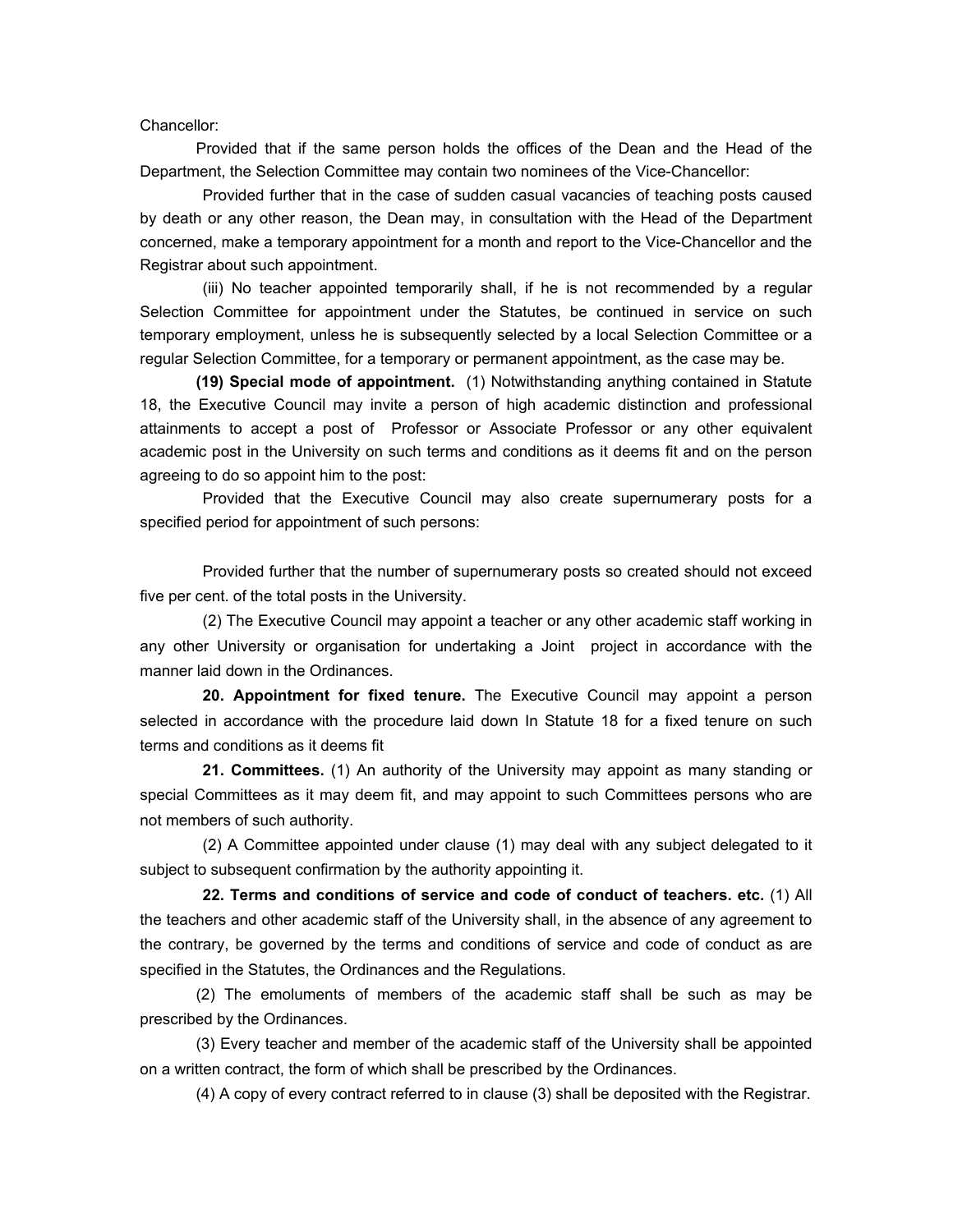**23. Terms and conditions of service and code of conduct of other employees.** (1) All the employees of the University, other than the teachers and other academic staff shall, in the absence of any contract to the contrary, be governed by the terms and conditions of service and code of conduct as are specified in the Statutes, the Ordinances and the Regulations.

(2) The manner of appointment and emoluments of employees, other than the teachers and other academic staff, shall be such as may be prescribed by the Ordinances.

**24. Seniority list.** (1) Whenever, in accordance with the Statutes, any person is to hold an office or be a member of an authority of the University by rotation according to seniority, such seniority shall be determined according to the length of continuous service of such person in his grade and in accordance with such other principles as the Executive Council may, from time to time, prescribe.

(2) It shall be the duty of the Registrar to prepare and maintain in respect of each class of persons to whom the provisions of these Statutes apply, a complete and up-to-date seniority list in accordance with the provisions of clause (1).

(3) If two or more persons have equal length of continuous service in a particular grade or the relative seniority of any person or persons is otherwise in doubt, the Registrar may, on his own motion and shall, at the request of any such person, submit the matter to the Executive Council whose decision thereon shall be final.

**25. Removal of employees of University.** (1) Where there is an allegation of misconduct against a teacher, a member of the academic staff or other employee of the University, the Vice-Chancellor, in the case of the teacher or a member of the academic staff, and the authority competent to appoint (hereinafter referred to as the appointing authority) in the case of other employee may, by order in writing, place such teacher, member of the academic staff or other employee, as the case may be. under suspension and shall forthwith report to the Executive Council the circumstances in which the order was made:

Provided that the Executive Council may, if it is of the opinion, that the circumstances of the case do not warrant the suspension of the teacher or a member of the academic staff, revoke such order.

(2) Notwithstanding anything contained in the terms of the contract of appointment or of any other terms and conditions of' service of the employees, the Executive Council in respect of teachers and other academic staff, and the appointing authority in respect of other employees, shall have the power to remove a teacher or a member of the academic staff or other employee, as the case may be, on grounds of misconduct.

(3) Save as aforesaid, the Executive Council, or as the case may be, the appointing authority, shall not be entitled to remove any teacher, member of the academic staff or other employee except for a good cause and after giving three months' notice or on payment of three months' salary in lieu thereof.

(4) No teacher, member of the academic staff or other employee shall be removed under clause (2) or clause (3) unless he has been given a reasonable opportunity of showing cause against the action proposed to be taken in regard to him.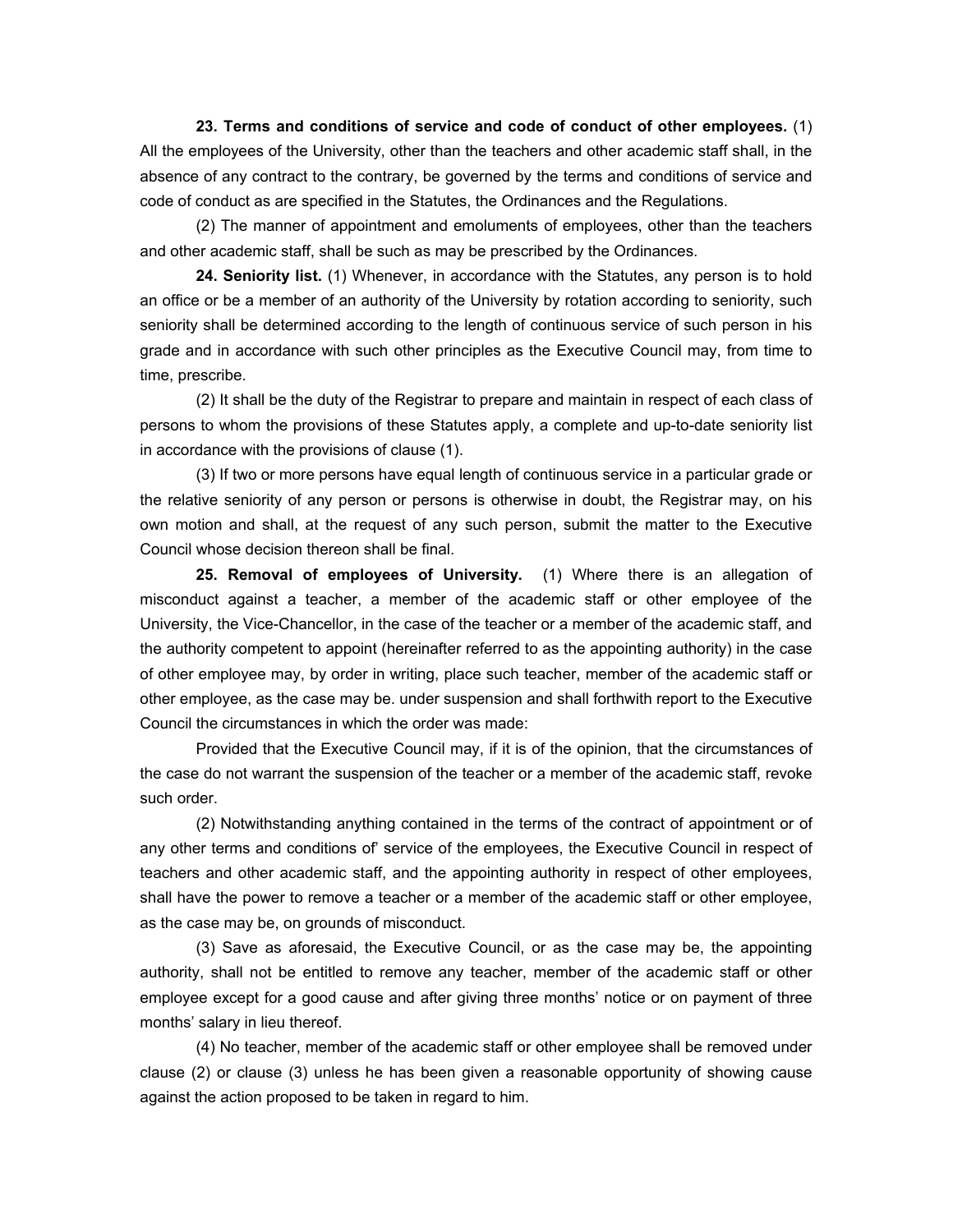(5) The removal of a teacher, member of the academic staff or other employee shall take effect from the date on which the order of removal is made:

Provided that where the teacher, member of the academic staff or other employee is under suspension at the time of his removal, such removal shall take effect from the date on which he was placed under suspension.

(6) Notwithstanding anything contained in the foregoing provisions of this Statute, a teacher, member of the academic staff or other employee may resign—

 (a) if he is a permanent employee, only after giving three months' notice in writing to the Executive Council or the appointing authority, as the case may be, or by paying three months' salary in lieu thereof;

 (b) if he is not a permanent employee, only after giving one month's notice in writing to the Executive Council or, as the case may be, the appointing authority or by paying one month's salary in lieu thereof:

Provided that such resignation shall take effect only on the date on which the resignation is accepted by the Executive Council or the appointing authority, as the case may be.

**26. Honorary degrees.** (1) The Executive Council may, on the recommendation of the Academic Council and by a resolution passed by a majority of not less than two-thirds of the members present and voting, make proposals to the Visitor for the conferment of honorary degrees:

Provided that in case of emergency, the Executive Council may, on its own motion, make such proposals.

(2) The Executive Council may, by a resolution passed by a majority of not less than twothirds of the members present and voting, withdraw, with the previous sanction of the Visitor, any honorary degree conferred by the University.

**27. Withdrawal of degrees, etc.** The Executive Council may, by a resolution passed by a majority of not less than two-thirds of the members present and voting, withdraw a degree or academic distinction conferred on, or any certificate or diploma granted to, any person by the University for good and sufficient cause:

 Provided that no such resolution shall be passed until a notice in writing has been given to that person calling upon him to show cause within such time as may be specified in the notice as to why such a resolution should not be passed and until his objections, if any, and any evidence he may produce in support of them, have been considered by the Executive Council.

**28. Maintenance of discipline amongst students of University.** (1) All powers relating to the maintenance of discipline and disciplinary action in relation to the students of the University shall vest in the Vice-Chancellor.

(2) There shall be a Proctor of the University to assist the Vice-Chancellor in the exercise of the powers referred to in clause (1), who shall be appointed by the Executive Council from amongst the Professors and Associate Professors in the manner prescribed by the Ordinances.

(3) The Vice-Chancellor may delegate all or any of the powers referred to in clause (1), as he deems proper, to the Proctor and to such other officers as he may specify in this behalf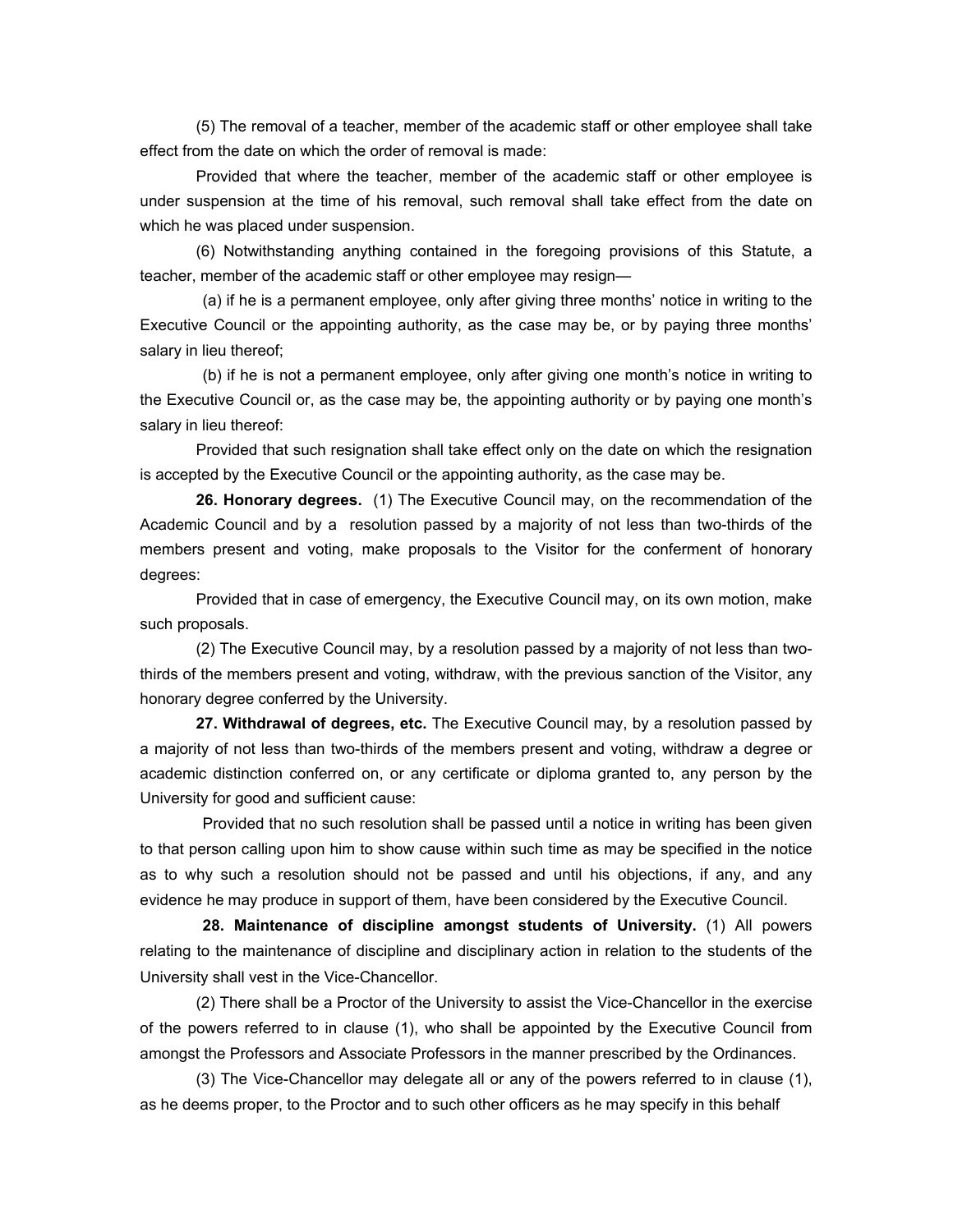(4) Without prejudice to the generality of his powers relating to the maintenance of discipline and taking such action, as may seem to him appropriate for the maintenance of discipline, the Vice-Chancellor may, in exercise of such powers, by order, direct that any student or students be expelled or rusticated, for a specified period, or be not admitted to a course or courses of study in a College, Institution or Department or a School of the University for a stated period, or be punished with fine for an amount to be specified in the order, or be debarred from taking an examination or examinations conducted by the University, College, Institution or Department or a School for one or more years, or that the results of the student or students concerned in the examination or examinations in which he or they have appeared be withheld or cancelled.

(5) The Principals of Colleges, Institutions, Deans of Schools of Studies and Heads of teaching Departments in the University shall have the authority to exercise all such disciplinary powers over the students in their respective Colleges, Institutions, Schools and teaching Departments in the University, as may be necessary for the proper conduct of such Colleges, Institutions, Schools and teaching Departments.

 (6) Without prejudice to the powers of the Vice-Chancellor and the Principals and other persons specified in clause (5), detailed rules of discipline and proper conduct shall be made by the University and the Principals of Colleges, Institutions, Deans of Schools of Studies and Heads of teaching Departments in the University may also make such supplementary rules as they deem necessary for the purposes stated therein.

 (7) At the time of admission, every student shall be required to sign a declaration to the effect that he submits himself to the disciplinary jurisdiction of the Vice-Chancellor and other authorities of the University.

**29. Convocations.** Convocations of the University for the conferring of degrees or for other purposes shall be held in such manner as may be prescribed by the Ordinances.

**30. Acting Chairman of meetings.** Where no provision is made for a President or Chairman to preside over a meeting of any authority of the University or any Committee of such authority or when the President or Chairman so provided for is absent, the members present shall elect one from among themselves to preside at such meeting.

**31. Resignation.** Any member, other than an ex officio member of the Court, the Executive Council, the Academic Council or any other authority of the University or any Committee of such authority may resign by letter addressed to the Registrar and the resignation shall take effect as soon as such letter is received by the Registrar.

**32. Disqualification.** (1) A person shall be disqualified for being chosen as, and for being, a member of any of the authorities, or for being appointed as, and for being, an officer, of the University if—

(i) he is of unsound mind; or

(ii)he is an undischarged insolvent; or

(iii) he has been convicted by a court of law of an offence involving moral turpitude and sentenced in respect thereof to imprisonment for not less than six months.

(2) If any question arises as to whether a person is or had been subjected to any of the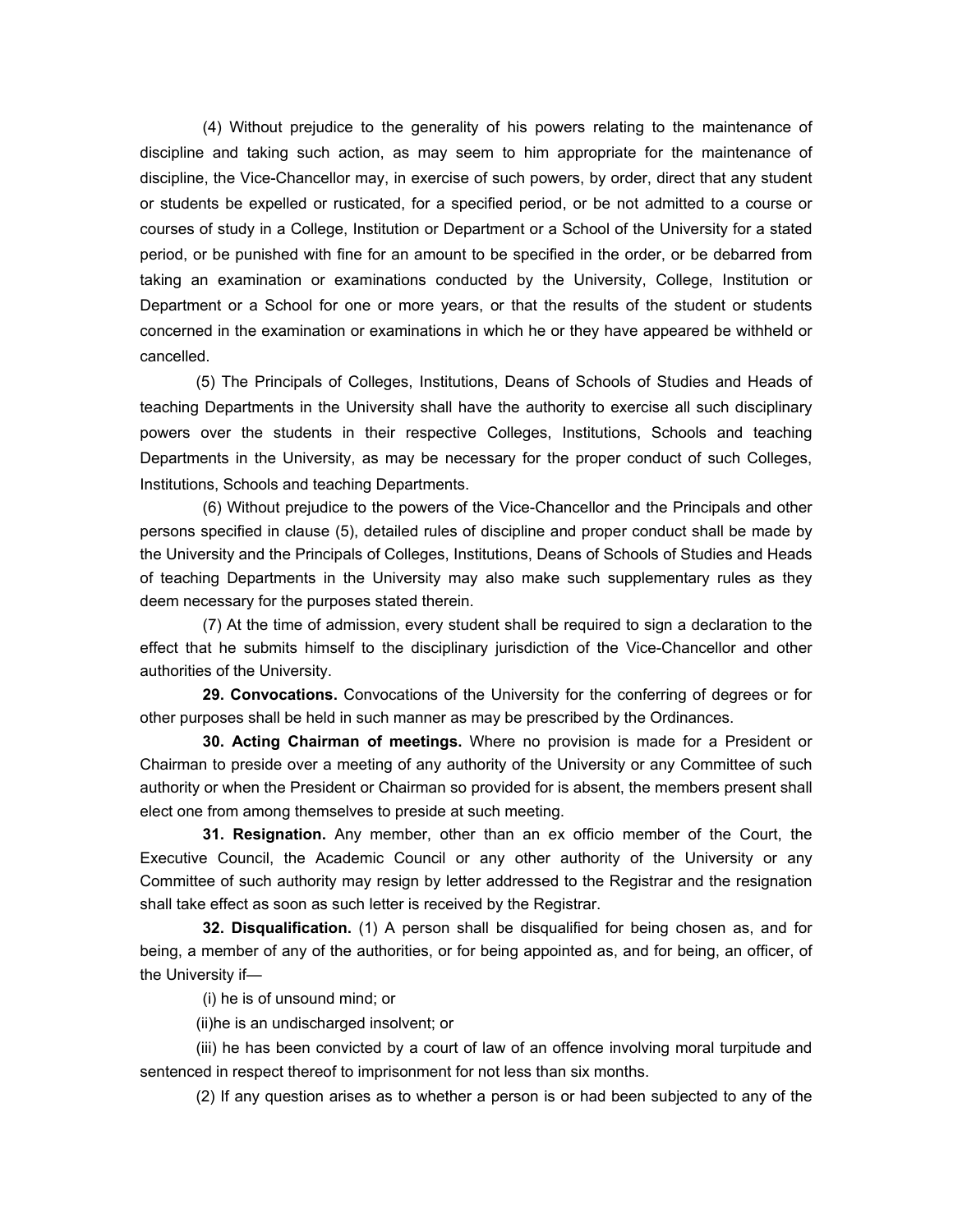disqualifications mentioned in clause (1), the question shall be referred to the Visitor and his decision shall be final and no suit or other proceeding shall lie in any civil court against such decision.

**33. Residence condition for membership and office.** Notwithstanding anything contained in the Statutes, a person who is not ordinarily resident in India shall not be eligible to be an officer of the University or a member of any authority of the University.

**34. Membership of authorities by virtue of membership of other bodies.** Notwithstanding anything contained in the Statutes, a person who holds any post in the University or is a member of any authority or body of the University in his capacity as a member of a particular authority or body or as the holder of a particular appointment shall hold such office or membership only for so long as he continues to be a member of that particular authority or body or the holder of that particular appointment, as the case may be.

**35. Alumni Association.** (1) There shall be an Alumni Association for the University.

(2) The subscription for membership of the Alumni Association shall be prescribed by the Ordinances.

(3) No member of the Alumni Association shall be entitled to vote or stand for election unless he has been a member of the Association for at least one year prior to the date of election and is a degree holder of the University of at least five years standing:

Provided that the condition relating to the completion of one year's membership shall not apply in the case of the first election.

**36. Students Council**. (1) There shall be constituted in the University, a Students' Council for every academic year, consisting of-

(i) the Dean of Students' Welfare who shall be the Chairman of the Students' Council;

(ii) twenty students to be nominated by the Academic Council on the basis of merit in studies, sports and extra-curricular activities; and

(iii) twenty students to he elected by the students as their representatives:

Provided that any student of the University shall have the right to bring up any matter concerning the University before the Students' Council, if so permitted by the Chairman, and he shall have the right to participate in the discussions at any meeting when the matter is taken up for consideration.

(2) The functions of the Students' Council shall be to make suggestions to the appropriate authorities of the University in regard to the programmes of studies, students' welfare and other matters of importance, in regard to the working of the University in general and such suggestions shall be made on the basis of consensus of opinion.

(3) The Students' Council shall meet at least twice in every academic year and the first meeting of the Council be held in the beginning of the academic session.

**37. Ordinances, how to be made.** (1) The first Ordinances made under sub-section (2) of section 28 may be amended, repealed or added to at any time by the Executive Council in the manner specified in the following sub-clauses.

(2) No Ordinances in respect of the matters enumerated in sub-section (1) of section 28 of this Act shall be made by the Executive Council unless a draft of such Ordinances has been